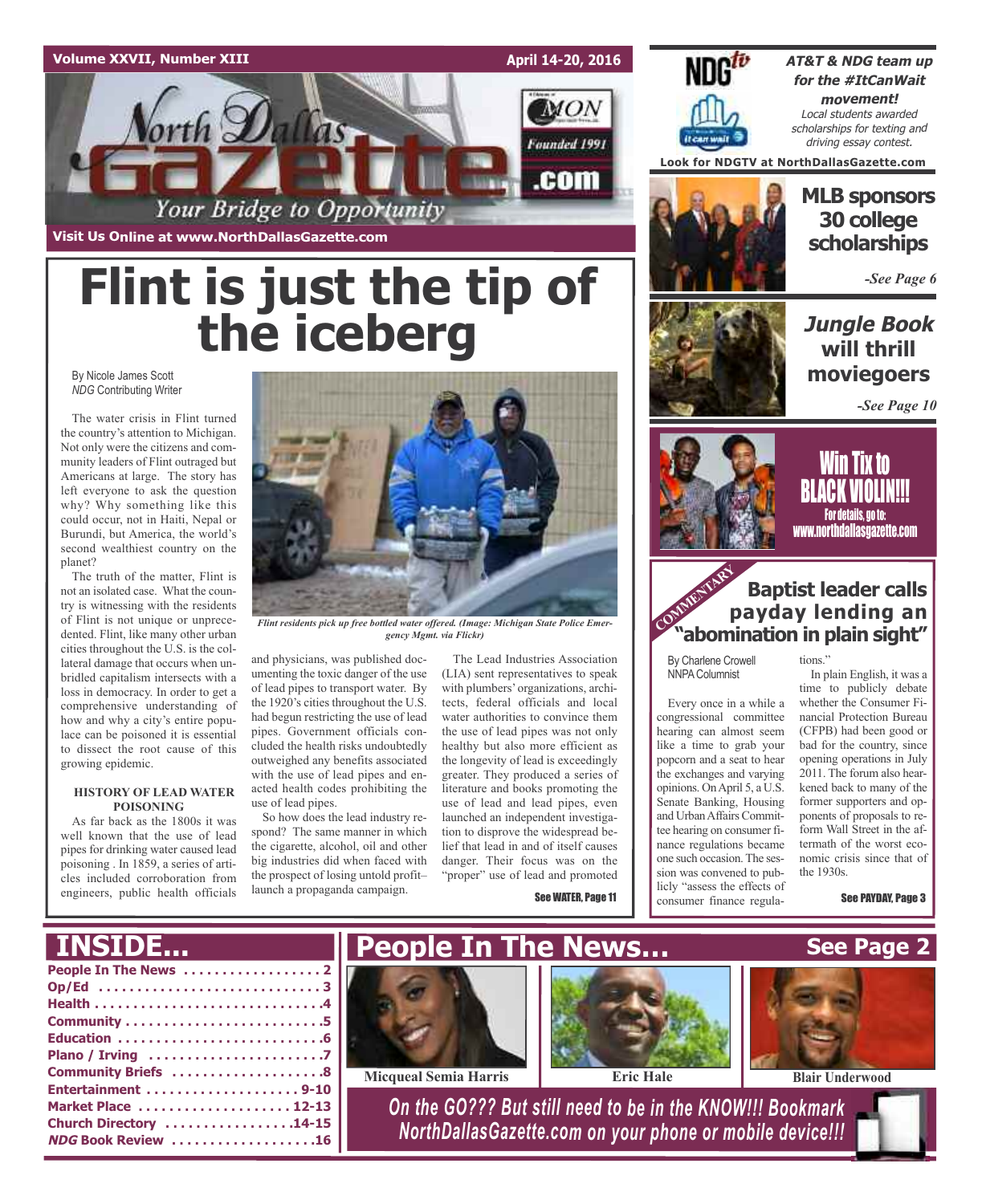#### **People in the News www.NorthDallasGazette.com**

### **Micqueal Semia Harris**

Micqueal Harris is a product of Detroit, having been born, raised and educated in the rough city, which she holds close to her heart. As a woman who was raised by drug dealers, Micqueal is no stranger to the underworld.

However through perseverance, determination and prayer, Micqueal found her way out of what she had known to be the norm, eventually becoming a graduate of Michigan State University's College of Engineering.



As the mother to Onestee (honesty), a child she had with her once college boyfriend now NFL player Dion Sims, Micqueal envisioned her degree serving as the vehicle to endless success for she and her daughter.

Struggling to find a job opportunity, Micqueal decided to follow her passion and pursue a dream of becoming a self-published author with her own Magic Publishing company.

Through her 1st novel "Blue Magic," Micqueal seeks to tell a story-a thriller filled with love, pain and success in hopes of inspiring broken youths like herself as well as reaching the masses, with a story that is sure to have its' readers on the edge of their seats, falling in love with the witty, street-savvy and

process, with selection decisions made based on their

sweet talking main character, Magic.

As a college graduate, single-mother and a woman destined for greatness, Micqueal recently relocated to Atlanta, Ga. with the desire to not only make *Blue Magic* a success, but the aspiration that children from broken homes have an opportunity to experience and thrive in higher education settings through her nonprofit organization B.A.B.S. (Breaking All Barriers Successfully) providing financial support to young adults who face or have faced challenges similar to her.

Micqueal's commitment

residency with TNTP.

"I can't even explain how excited I am about being named a finalist," Hale said. "It will be an honor to represent my school and Dallas ISD in New York City."

Hale was named a Distinguished Teacher by Dallas ISD in 2015 for ranking in the top one percent in district-wide teacher performance.

When asked about his teaching philosophy, Hale says he focuses on teaching the whole child.

"My kids know that they are more than just a number," Hale said. "My kids to overcoming is what sets her apart from any one else. She has a goal of sending 100,000 students to college for FREE to help them develop the same "unbreakable" spirit.

Armored with prayer, tenacity and a passion for rising above the confines of adversity, Micqueal seeks to fulfill her dreams, while helping individuals to realize that every dream can become a reality with dedication and willpower.

Blue Magic is young author Micqueal Harris' way in the door. The gritty series is a real life testimony of

often have rough lives and are dealing with lots of issues. I keep that fine line of sympathy and empathy while maintaining high ex-

"I tell my students that I know things might be happening in their lives, but we have to push through and get to our ultimate goal." Burnet Principal Sonia Loskot said Hale is a true leader who combines a sense of urgency with the

"Students look up to [him]as a mentor and a person who inspires them to have grit, and put forth the

pectations.

joy of learning.

her own. The story describes a lost girl on the road of destruction trying to find her way out. She hopes the sincerity of her words will find her way to other young adults around the world, giving them inspiration to set out and fulfill their dreams.

With a "NO REGRETS" policy, she lives by the idea of taking what life throws at you, and throwing it right back. Blue Magic has garnered strong reviews and is on its way to best seller status. Harris is busy at work on the eagerly awaited sequel!

effort and achieve," she said.

Hale said his success as a teacher wouldn't be possible without the support he gets from his fellow teachers, principal, and his school feeder pattern Executive Director Tim Hise.

"Everyone in my school and feeder pattern have always been incredibly supportive and lent a helping hand whenever needed.

"I'm blessed to be able to work with such outstanding, caring people," Hale said. "This recognition is for everyone here at Burnet Elementary, not just me."

# **Eric Hale**

Dallas ISD teacher is among the top 10 finalists in one of the most prestigious national teacher recognition programs in the country.

Eric Hale, a third-grade Math and Science teacher at David G. Burnet Elementary, is one of only 10 teachers nationwide who have been named finalists for the 2016 Fishman Prize for Superlative Classroom Practice, a \$25,000 award recognizing the nation's most effective teachers working in high-need public schools.

The Fishman Prize is ex-



tremely selective, boasting thousands of nominations each year and nearly 800 teachers' applications in 2016.

The applicants undergo a six-month selection

### **Blair Underwood**

The Black Academy of Arts and Letters (TBAAL) – Grammy and Image Award Winner and Golden Globe nominee, Blair Underwood is this year's recipient of The Black Academy of Arts and Letter's Luminary Arts Award at the highly anticipated 4th Annual Ties and Tux Gala, Saturday, April 23, 2016 at 7:00 PM. The evening will be a night of reflection and celebration, honoring the more than 30-year career of Blair Underwood.

Blair Underwood is an exceptional and internationally famous actor, who for more than 30 years, has lent his talents to many television shows and films over

*2 | April 14-20, 2016 | North Dallas Gazette*



the years. Voted one of People Magazine's "Top 50 Most Beautiful," Blair always comes prepared with his remarkable wit and his charm. As a graduate of Carnegie Mellon School of Drama, the two-time Golden Globe nominee and seven-time NAACP Image Award winner has an extensive series of credits to his name, both on and off screen.

Underwood's career launch in 1985 after his debut in the semi-biography, Krush Groove, and  $\tilde{\mathcal{S}}$  subsequent appearances on The Cosby Show. He later  $\approx$  landed a short stint on the ABC soap opera One Life to Live as Bobby Blue, which eventually led to his stand out performance on the TV series L.A. Law, where he appeared from 1987 to 1994. *Athena LeTrelle / Flickr*

Underwood's film career began with roles in Just Cause (1995), Set It Off (1996) Soul of The Game (1996) playing Jackie Robinson and Deep Impact (1998). His major success with film didn't cause Underwood to abandon TV. In

2003, he guest starred in four episodes on the HBO series Sex and the City, playing Cynthia Nixon's love interest. He gained acclaim as the sexy grade school teacher in the CBS sitcom, The New Adventures of Old Christine opposite Julia Louis-Dreyfus for two years. He played the character Alex in the first season of the HBO series In Treatment, for which he was nominated for best supporting actor at the 2009 Golden Globes. This year, Underwood will return to the Television in the new Reese Witherspoon's new and yet to be titled legal show for ABC. The Ties and Tux Gala

will take place at the Hilton See UNDERWOOD, Page 13



*For the 411 in the community, go to www.northdallasgazette.com*

¥ If you qualify. \*Fees quoted above are minimum down payment needed to begin processing your case.

submitted essays, teaching videos, letters of reference,

finalists will convene this weekend in New York City for interviews with an expert panel of judges at TNTP, the Brooklyn-based nonprofit that offers the award.

Four of the finalists will be named winners in May, winning \$25,000 each and a seat in a special summer

and in-person classroom observations. Hale is the only finalist from Texas this year. Hale and the other nine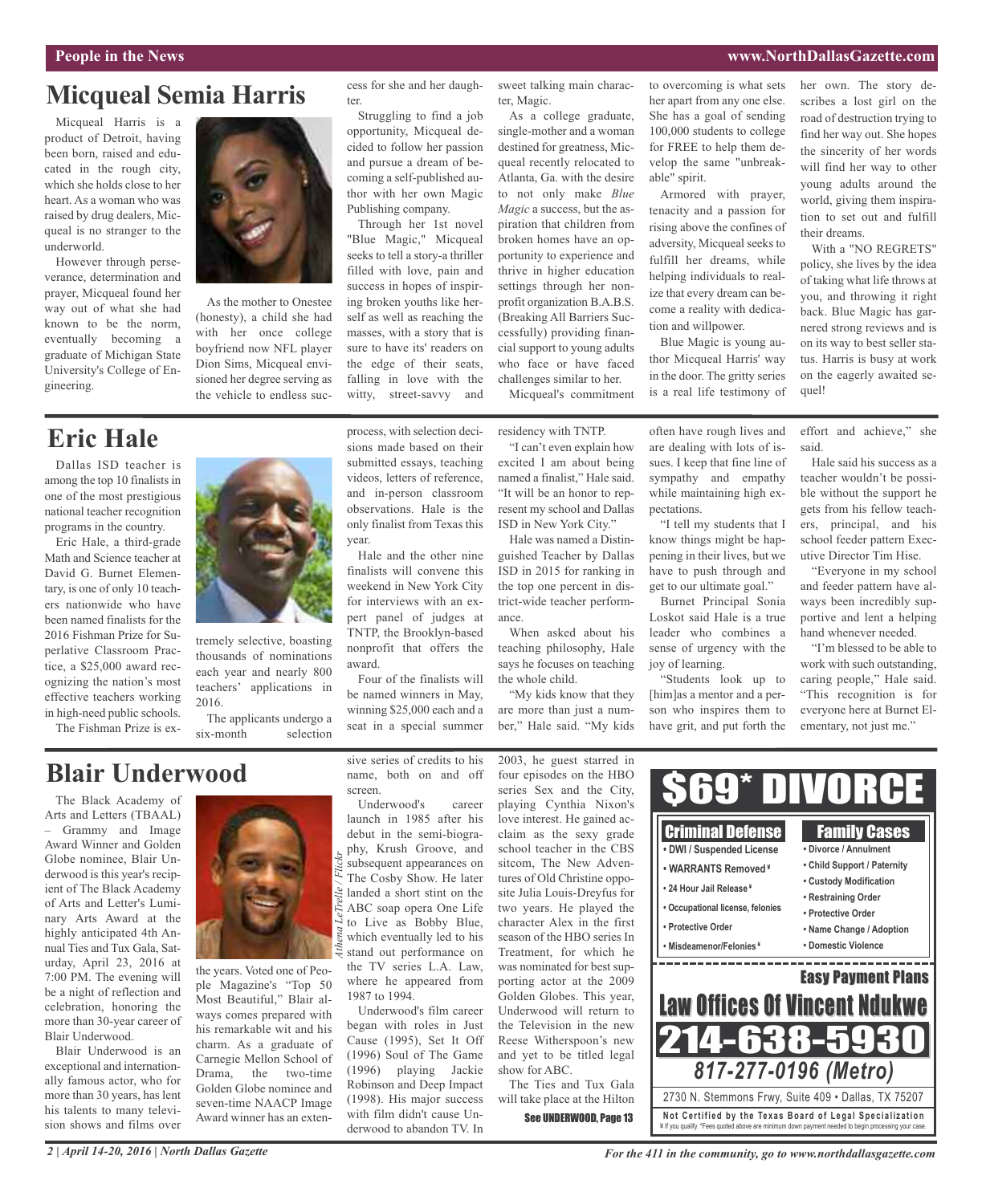#### **www.NorthDallasGazette.com Op-Ed**



*North Dallas Gazette assumes no responsibility for unsolicited material and reserves the right to edit and make appropriate revisions.*

*"Do what you say you are going to do ... when you say you are going to do it.*

**Publisher's Office:** publisher@northdallasgazette.com

**Sales Department:** marketing@northdallasgazette.com

#### **Editorial Department:**

editor@northdallasgazette.com

#### **Online:**

www.NorthDallasGazette.com www.twitter.com/NDGEditor www.facebook.com/NorthDallasGazette www.pinterest.com/NDallasGazette

### STAFF

**Chairman Emeritus** *Jim Bochum 1933 – 2009*

**Published By** *Minority Opportunity News, Inc.*

> **Web Master** *Todd Jones*

**Special Projects Manager** *Edward Dewayne "Preacher Boy"Gibson, Jr. James C. Allen*

**Community Marketing** *Nina Garcia*

**Religious/ Marketing Editor** *Shirley Demus Tarpley*

#### **Advisory Board:**

*John Dudley Myrtle Hightower Fred Moses Annie Dickson Cecil Starks Willie Wattley Coty Rodriguez-Anderson B. J. Williams Denise Upchurch Barbara Simpkins, ADVISORY BOARD SECRETARY*

*Tamarind Phinisee Terri Schlichenmeyer Nicole Scott Sonja Washington* **Editorial Writer**

**Editor** *Ruth Ferguson*

**VP of Digital Marketing and Entertainment** *Jessica Brewer*

**Contributing Writers** *Jackie Hardy Ivy N. McQuain*

*LaRoyce Jones*

**Production** *Margaret Freelon David Wilfong*

#### **Advisory Board Committees:**

*Public Relations Planning and Implementation* Cecil Starks, CHAIRPERSON

*Business Growth Referral* John Dudley, CHAIRPERSON

*Program Policy Development* Annie Dickson, CHAIRPER

*Quality Assurance* Myrtle Hightower, CHAIRPERSON Coty Rodriguez

**Voting is key to education reform**

By Brian L. Pauling *NDG* Guest Contributor

Education -- the answer to many of the problems ailing our country -- is getting the least amount of attention from the candidates on the presidential campaign trail. According to a Novem-

ber 2015 Gallup poll, only 4 percent of Americans consider education or education

### **PAYDAY,** continued from Page <sup>1</sup>

Alabama's Sen. Richard Shelby, chair of Senate Banking has consistently opposed the idea of creating an independent bureau with a director instead of a commission and a budget that would not be subject to the annual budgetary appropriations process.

"Because of the Bureau's structure and the means by which it is financed, it remains one of the least accountable agencies in the federal government," said Sen. Shelby in his opening remarks.

Conversely, Ohio's Sen. Sherrod Brown, the committee's Ranking Member, has just as vociferously supported financial reforms to shield consumers from further harms.

"The CFPB has been a success," stated Sen. Brown. "The agency has taken strong actions in a number of consumer finance markets that previously had no federal oversight, including credit reporting, debt collection, payday loans, student loan servicing, and auto finance. The benefits of the CFPB are clear: its actions have resulted in \$11.2 billion being returned to over 25 million consumers."

The only hearing witness that spoke in support of all that CFPB has accomplished was Reverend Dr. Willie Gable, Jr., pastor of New Orleans' Progressive Baptist Church and chair of the Housing and Economic Development Commission of the National Baptist Convention, USA. He brought to the forum a bit of Baptist cadence and truth-telling to the Capitol Hill committee, underscoring the damage that

policy to be the most important problem facing our nation. Respondents instead cited the economy, poorly run government, immigration, gun control and health care of most concern. While I agree that these are important issues, we at 100 Black Men of America, Inc. (The 100) believe that without a quality education, many young people, particularly

predatory lending continues to inflict. His perspective was also a significant one representing the National Baptist Convention USA with its 7,500,000 Baptist congregants. It is the oldest and largest religious convention in the nation.

"Twelve million families lost their homes as a result of the financial crisis," stated Rev. Gable's written testimony. "Twelve million. Lives turned upside down. Life savings washed away. \$2.2 trillion in lost property value, over half from communities of color."

In its comments submitted to the committee record, the Center for Responsible Lending (CRL) agreed with Rev. Gable's assessment.

"Abusive loan terms and lender practices bear responsibility for the foreclosure tsunami that disproportionately stripped wealth from communities of color," noted Mike Calhoun, CRL President. 'Risky borrowers' had neither the power nor the authority to cause a housing market meltdown."

As this column has earlier reported, the families who lost their homes to foreclosure since 2004 were not the only victims of the crisis. Untold millions who lived nearby foreclosed homes may have kept theirs, but became upside down on their mortgages, owing more than the devalued homes are now worth. The rippling effects of foreclosures nationwide led to multiple losses – jobs, businesses, incomes, and even local property taxes that support vital services like police, fire and emergency medical assistance.

"But other abuses continue

African Americans, will be condemned to lives of poverty, incarceration and despair.

As a nonprofit mentoring organization, the education of our youth is one of our top concerns. In our advocacy work, The 100 has sought to raise public awareness about the need to reform our nation's education system, especially in

to run rampant," continued Rev. Gable. "Some may be more obscure than mortgage lending, but they are ever powerful, ever destructive ... Payday lending is an abomination in plain sight. A debt trap by design."

In his allotted five minutes, Rev. Gable cited a litany of other lending ills: bank overdraft fees, discriminatory auto lending, law-breaking debt collectors, student debt and those who prey upon the elderly.

"Please allow me to be clear: The notion that struggling Americans need access to products like those the Bureau has been working so hard to address is an insult to the basic dignity of every vulnerable person," concluded Rev. Gable. "The predatory practices CFPB is addressing siphon off what little resources targeted perAmerican and low-income communities where far too many of the schools are failing our children. We are working to ensure that every child, no matter their zip code, has access to highp erforming schools. Schools with caring and nurturing environments, See KEY, Page 4

predominately African-

sons have and leave them worse off. . . Uncontrolled predatory lending practices will relegate some communities to a state of perpetual poverty."

"Now, when more than a million families remain seriously behind on their mortgage payments and just under half a million more are in some stage of foreclosure, it is not a time to move backwards into the same failed and reckless lending practices," continued Calhoun. "Instead, we must continue to move forward to a more sustained housing recovery that benefits consumers, lenders and investors alike."

*Charlene Crowell is a communications manager with the Centerfor Responsible Lending. She can be reached at Charlene.crowell@responsiblelending.org.*



*The North Dallas Gazette, formerly Minority Opportunity News, was founded in July 1991, by Mr.Jim Bochum and Mr.Thurman R. Jones. North Dallas Gazette is a wholly owned subsidairy of Minority Opportunity News, Inc.*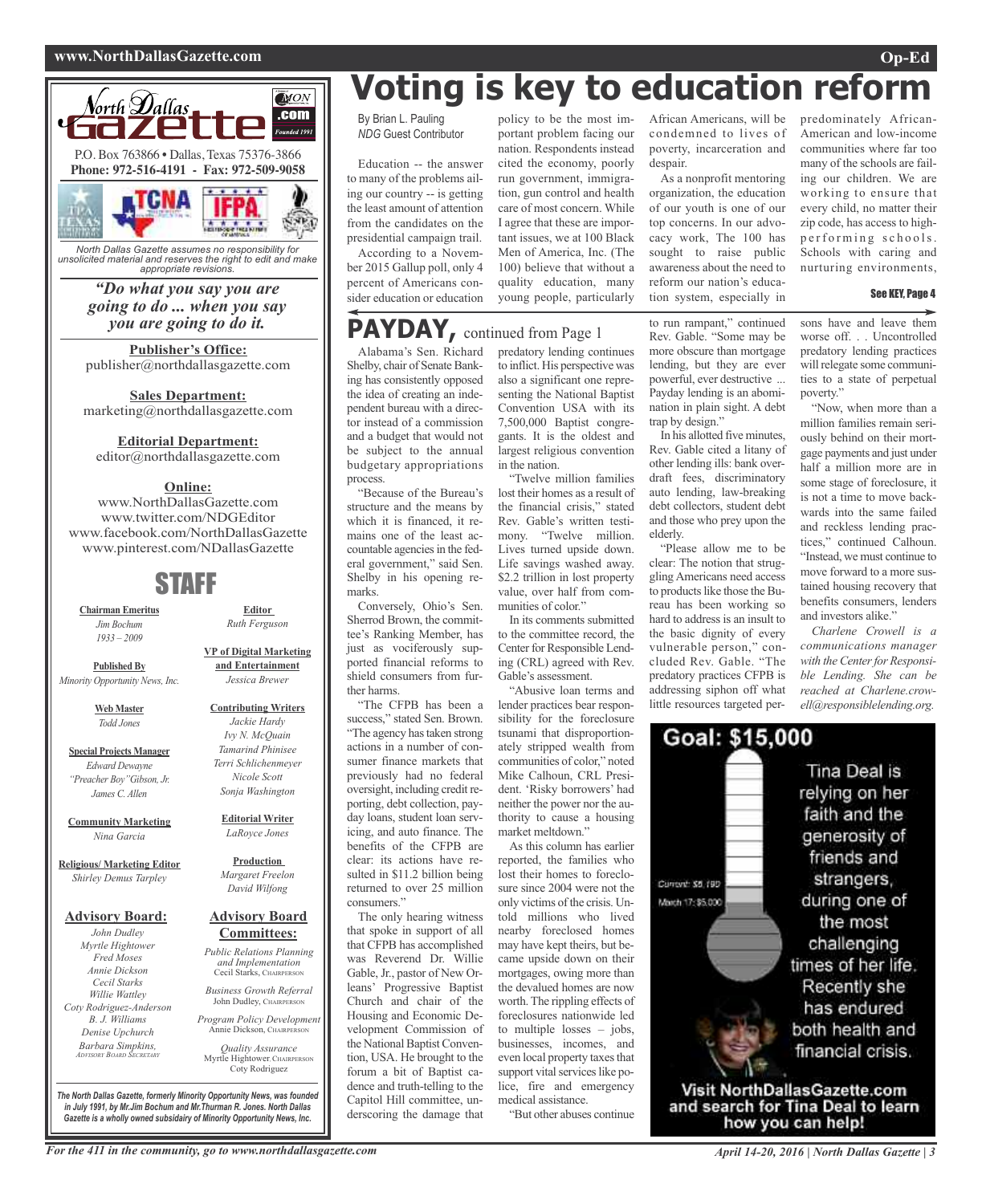#### **Health www.NorthDallasGazette.com**

# **Are they friends or not? Just a second of laughter can reveal relationship status, UCLA study finds**

*Blast 707 Photography / Flickr*

Hearing other people laugh together, even for just one second, can be enough information to gauge whether or not those people are friends, according to a UCLA study.

The research, co-authored by Greg Bryant, a UCLA professor of communication studies, was published today in the Proceedings of the National Academy of Sciences. It found that the phenomenon holds true in societies around the world — and that when people hear two females laughing together, they are highly likely to assume the women are friends, even when they are not.

Bryant and 32 collaborators across the globe, including Daniel Fessler, a UCLA professor of anthropology, and Riccardo Fusaroli, an assistant professor at the Interacting



Minds Center of Aarhus University in Denmark, were interested in better understanding the communicative functions of colaughter.

They played 48 short audio clips of two people laughing together for 966 listeners from 24 different societies. The listeners included people from huntergatherer and other traditional small-scale populations, working-class urban

groups, and college students.

The laughter was recorded during conversations between pairs of undergraduate students at UC Santa Cruz — some who were friends and some who were recently acquainted strangers. Recordings captured the simultaneous laughter of two women, two men, and a woman and man together. Overall, listeners from every society could

correctly identify whether the people they were hearing were friends or strangers 61 percent of the time.

The scenario in which listeners were best able to judge the relationship correctly was when two women friends were laughing together — listeners were accurate more than 80  $\sum_{k=1}^{\infty}$  percent of the time.

In past research, Bryant has investigated the idea that listeners can tell the difference between involuntary, or spontaneous, laughter and volitional, or "fake," laughter. His findings indicate that the different kinds of laughs are produced by different vocal systems and that they have different communicative functions. The current study suggests that laughter between friends is generally more spontaneous, and that listeners across the globe can hear the difference.

Bryant said he was surprised at how consistently participants, regardless of their cultural backgrounds, presumed that co-laughter between women meant that those women were friends.

"Obviously there is an assumption about female relationships at work," Bryant said. "People from around the world assume that when two females are laughing together that they are friends. This is consistent with other research showing that women take longer than men to develop friendships that result in genuine co-laughter."

He added that the dynamics of co-laughter might also hint at important universal differences in friendship patterns between the sexes.

findings shed light on how the evolutionary development of laughter might have facilitated the evolution of cooperation.

"In a highly cooperative species such as ours, it is important for individuals to correctly identify the social alliances of others," Bryant said. "If laughter helps people accomplish that, it has likely played a role in social communication leading to cooperative interactions."

The researchers also examined the sound features of the laughs. They found that the clips judged as simultaneous laughter between friends were characterized by greater irregularities in the pitch and loudness of the laughs, as well as faster bursts of sound, all of which are usually associated with excitement and spontaneous, genuine emotion.

The authors write that the

### help themselves, and others, **Ways in which women can help other women heal**

Vice President Joe Biden recently introduced pop star Lady Gaga at the Oscars to spotlight the issue of campus sexual assault, which is part of a White House campaign against domestic and sexual violence.

Gaga's performance, which included sexual-assault survivors onstage, highlights a startling problem: despite immense progress, women continue to suffer spousal abuse at an

**KEY,** continued from Page <sup>3</sup>

alarming rate. A woman is beaten every nine seconds in the United States, according to Domestic Violence Statistics.

"April is Women Helping Each Other Heal Month – an empowering message to all women that there's abundant hope if you are or have ever experienced spousal abuse," says Aurea McGarry, a domestic violence and cancer survivor who has dedicated her life to advocacy for those

making control of failing schools in their communities over to their state governments. Others will be asked whether more charter public schools should be permitted

in need, including abused women.

"My awakening came with my daughter, because I couldn't bear for her to think that what I suffered from my ex-husband was acceptable."

From that moment on, McGarry – now an Emmywinning TV show host, charity expert and soughtafter inspirational speaker – flowered. She says there are several ways women can

to open in their communities to provide families with an option to traditional public schools. Still others will be asked how money raised through state lotteries, property and sales taxes, and state and federal allocations should be earmarked to support educational initiatives from cradle to college. As voters, we are facing some tough choices. Many of our local public schools are struggling and some even failing, but is a state government takeover the answer? There has been a

survived the murder of her father, non-Hodgkin's lymphoma, poverty, divorce and single motherhood. Having her spirit nearly broken

such as.

to sur-thrive. "It's a goal of the spirit, one that can be measured

many times, her will to survive overflowed into a desire

• Go one better than surviving; put forth a mindset to "sur-thrive." McGarry has

decades-long imbalance in the distribution of educational quality and opportunity due, in part, to how public schools are funded, but will proposed funding formula changes address those inequities and produce successful outcomes? If we allow more charter schools, will that irreversibly damage our traditional public schools or will the competition make both stronger?

What happens to the children and schools in our communities will depend every day by positivity – positive actions, feelings and the determination for wellbeing for one's life and that of others," she says.

• Live your legacy (www.LiveYourLegacy-Summit.Com) now. How will you be remembered after you're gone? What will your legacy be? These questions are better understood by linking it with your actions today. Your legacy is in your hands. Whether it's a

largely on the actions we take as voters. Elections at both the federal and local levels -- from the school board to the statehouse and from the assembly to the White House -- are vitally important. We need to be talking about education in our households and at PTA meetings, in our barber shops and coffeehouses, and in our workplaces and houses of worship.

But transformation doesn't come by talk alone. We also must take decisive action. We can start

simple good deed among two strangers or a widely publicized global movement, the good consequences of positive action live on in time. That's just some of what McGarry emphasizes in her Live Your Legacy Summits – events designed to inspire, inform and support women who want to start building a new legacy – now in its 10th in-

#### See HEAL, Page 7

by increasing our knowledge of the issues, committing to exercise our right to vote, encouraging others in our communities to do the same and then casting ballots for candidates for whom education and the academic success of our children are top priorities.

The choice -- and the vote -- is ours.

*Brian L. Pauling is national president and CEO of 100 Black Men of America, Inc. Learn more about the w o r k o f T h e 1 0 0 a t www.100blackmen.org.*

high-performing teachers, rigorous curriculum, and the proper materials and technology are some of the key ingredients to preparing our kids to successfully graduate high school, handle college-level coursework without requiring remediation, compete in a the polls in November, we will not only elect the next president. We will use our voting power to also make important decisions about our children's education. In some states, for example, the electorate will be asked to decide whether to turn the operational and decision-

come productive members of society. How we get there is the real question. One answer is by voting. When we go to

global marketplace and be-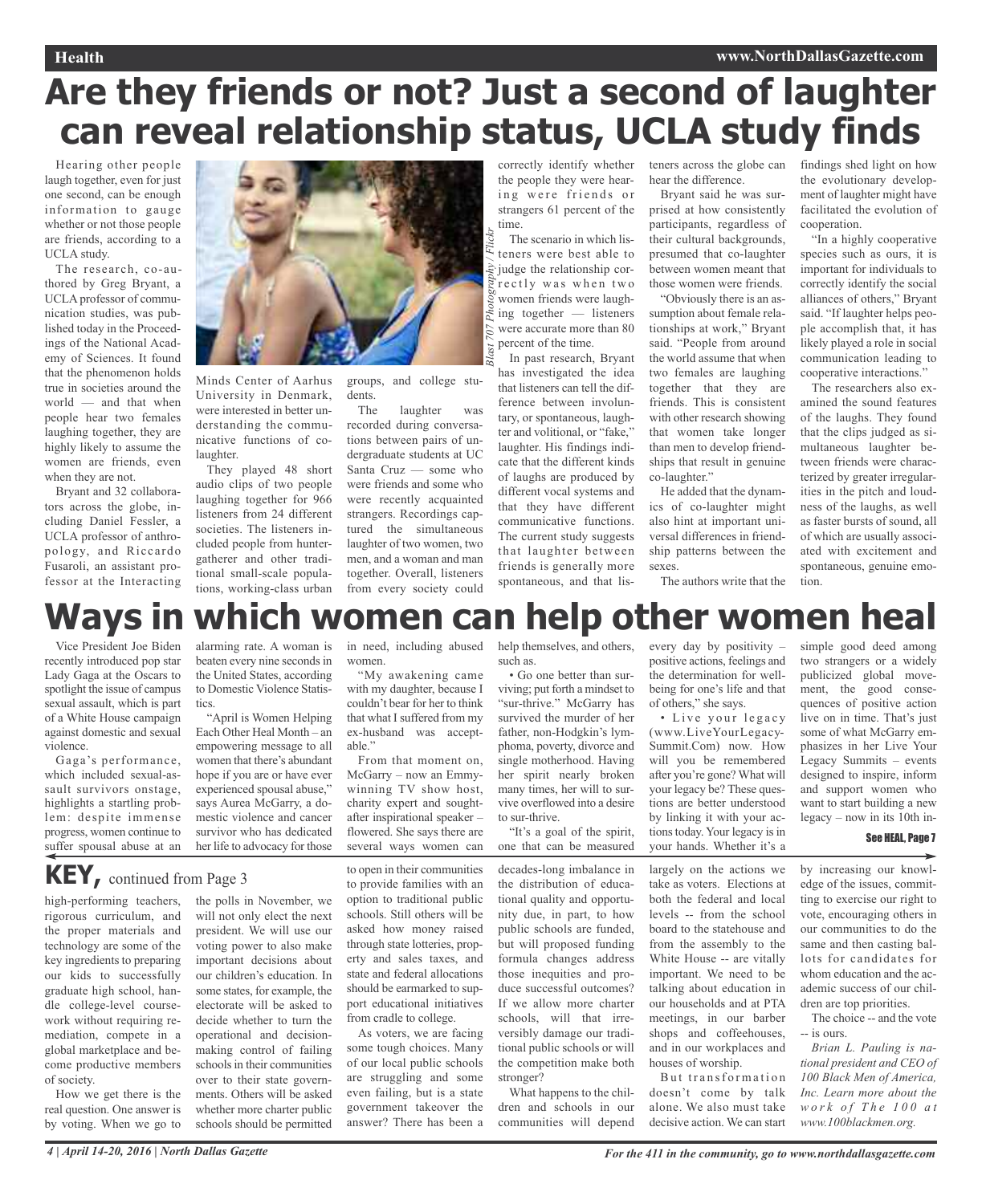# **Heroes for Children Raises \$ 264,605 at Heroes and Handbags Event**

Heroes for Children, a unique nonprofit organization that provides financial and social assistance to families with a child battling cancer, hosted the 11th annual Heroes and Handbags designer handbag auction and brunch on Friday, April 8, 2016, at The Ritz Carlton – Dallas. More than 430 guests were in attendance and raised \$264,605 for Heroes for Children.

"When my daughter Taylor was diagnosed in December 2000, I was a stayat-home mom with two kids under age 3 and a third on the way. Our one-income family could not afford fulltime childcare, in addition to the other out-of-pocket expenses that come with a cancer diagnosis," says Larissa Linton, co-founder and executive director for Heroes for Children. "We were blessed to have a strong community of friends to step in and help us during our time of need."

"Each year this event allows us the opportunity to enjoy a beautiful brunch and snag a new handbag for our spring wardrobe, while raising money for Texas families who are facing similar battles. We are beyond grateful for our dedicated supporters who have helped us provide financial and social assistance to more than 4,500 families."

At this year's Heroes and Handbags event, chairs Dawn Greiner and Julianna

LeBlanc planned a beautiful brunch featuring more than 150 designer handbags available for auction from designers like Chloé, Chanel, Gucci, Louis Vuitton, Yves Saint Laurent and many more. Guests also bid on a bag for a hero, providing the moms, grandparents or special caregivers of children battling cancer with a handbag filled with gift certificates and wish list items to help make their lives easier.

The next event hosted by Heroes for Children is the annual summer golf tournament scheduled for June 17, 2016, at TopGolf Allen. Guests of all ages are invited to join Heroes for Children to sip drinks, savor tasty bites and participate in a chance to win awards, raffles and prizes during three hours of TopGolf play. To sign up, purchase tickets or for more information about this event, please visit www.heroesforchildren.org. Heroes for Children is a

unique nonprofit organization that provides social and financial assistance to families with a child battling cancer. Since 2005, Heroes for Children has helped alleviate families' worries, giving them comfort and a brief respite from the everyday challenges of fighting cancer and care giving. Since its inception, more than \$5 million has been given to 4,200 families in need.

### **Dallas DA hosting Criminal Justice Forum on Saturday**

The Dallas County District Attorney's Office will partner with the University of Texas at Dallas'Pre-law Office to host a criminal justice forum Saturday, April 16 from 9 a.m. - 4 p.m. at UTD. During this forum, the audience will hear from various divisions in the office including prosecutors who are a part of the more progressive units at the DA's Office.

"UT-Dallas Pre-Law is honored to be hosting this event again, where we can show our students the practical applications of the skills and information they are learning in the classroom, and help educate the public about important work that the Dallas DA's office is doing, and how we can all get involved." UTD Pre-Law Director, Anne Dutia said.

**Community News**

This year's Criminal Justice Forum will feature a series of interesting case studies, and participants will hear from UTD Faculty and various progressive divisions within the DAs Office, including the Reformative Justice, Conviction Integrity, and Elder Abuse Units along with the Community Response Team.

"Anytime we can share with the Dallas County community and educate the public about what we

See DA, Page 9

### **Promise House's Spring Youth Forward Luncheon raises over \$40,000**

More than 150 people came out to support Promise House at the Spring Youth Forward Donor Luncheon on Friday April

BE THE

SPA

8, raising more than \$40,000 in funds to support the organization's mission to help local homeless, runaway and at-risk youth.

The fundraising event provided an opportunity for community members to engage with Promise House and join the organization as

homeless and at-risk youth across North Texas. Participants enjoyed a lunch at CEO of MBAs Across

they transform the lives of Park City Club followed by a presentation from Casey Gerald, co-founder and

Casey grew up in South

**America** 

See YOUTH, Page 13



# **EVERY ONE IS IMPORTANT.**

You can help keep your child healthy with regular checkups and vaccines. Every one is important. And they're free with Children's Medicaid.

Your child will also get other health benefits like free prescription drugs, dental care, eye exams, and glasses. Even rides to and from the doctor or dentist's office. Call today or visit our website to apply.

www.CHIPmedicaid.org 1-877-KIDS-NOW



CHILDREN WITH MEDICAIN CAN GET FREE RIDES TO THE DOCTOR DR DENTIST'S DEFICE. CALL 1-877-MED-TRIP TO LEARN MORE.

Are you a teacher who sees that special spark in each of your students? Dallas ISD's innovative programs such as School Choice, Personalized Learning, and Dual Language create a dynamic environment that fosters both student. and teacher success.

We are currently seeking teachers for the 2016-2017 school year.

THAT IGNITES

EARNII

Pre-register today at dallasisd.org/hcmjobfairs.

DALLAS ISD JOB FAIR

**SATURDAY, APRIL 2** 9 A.M.TO NOON

**JESSE OWENS MEMORIAL COMPLEX** 9191 SOUTH POLK STREET DALLAS TEXAS 75232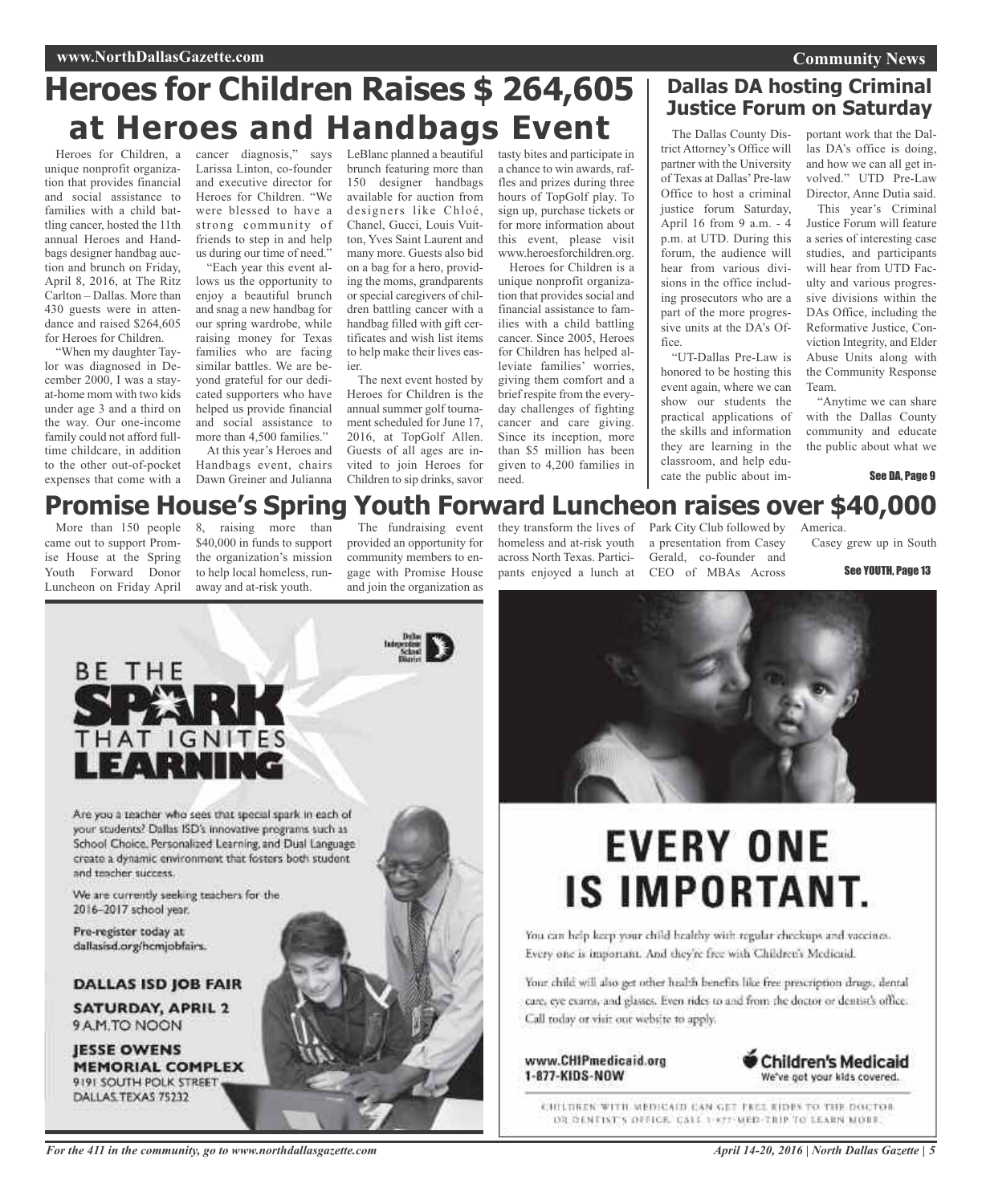# **MLB to sponsor 30 college scholarships and donate \$1 million to Jackie Robinson Museum Project**

NEW YORK -- As the baseball world prepares for Jackie Robinson Day, the 13th annual MLB celebration of Jackie Robinson's enduring legacy, Major League Baseball (MLB) and the Jackie Robinson Foundation (JRF) announced today that MLB has increased its financial commitment to the Foundation and that the two organizations will expand their programmatic partnership beginning this year. MLB will greatly enhance its longstanding philanthropic support by funding 30 fouryear JRF scholarships – one for each of the 30 MLB Clubs and by contributing \$1 million to the Foundation's Jackie Robinson Museum project. Additionally, MLB and JRF will engage JRF Scholars to mentor young people in MLB's youth and community partnership programs, including Reviving Baseball in Inner Cities (RBI), MLB Urban Youth Academies and MLB-supported Boys & Girls Clubs of America programs. JRF Scholars will mentor participants in these various youth programs, encouraging their young



*Della Britton Baeza, JRF President and CEO, Robert D. Manfred Jr., Commissioner of Baseball, Rachel Robinson, Sharon Robinson, and Thomas Bennett, JRF Scholar Alumnus*

mentees to embrace educational opportunities and joining them in extra-curricular activities, such as attending MLB games with the League's support.

Commissioner of Baseball Robert D. Manfred, Jr. said: "Jackie Robinson inspired change throughout the National Pastime and society.Major League Baseball and its Clubs have long been proud to support the Jackie Robinson Foundation, recognizing the Foundation's important role in perpetuating Jackie's legacy by advancing education. MLB's expanded commitment reflects a shared desire to inspire and broaden opportunities for young people in our communities to truly reflect Jackie's vision for our American society and positively impact future generations."

"We are extremely grateful to Major League Baseball for its ongoing, very generous support of our mission to address the achievement gap in education," saidDella Britton Baeza, president and CEO of the Jackie Robinson Foundation. "This increased support from MLB and Commissioner Manfred for the Foundation's scholarship program and to help bring the Jackie Robinson

### avoid worldly practices. The **Workshop to offer teen girls options**

The 31st Annual Adolescent and Ladies Symposium will be held at the Greenville Avenue Church of Christ 1013 S. Greenville Avenue in Richardson on Saturday, May 7 from 8 a.m. to 1:30 p.m.

The Symposium is designed to assist preteen girls, ages  $9 - 12$ , adolescent misses, ages  $13 - 18$ , and adult ladies, ages 19 – up, to more effectively combat the social and generational issues that confront them today.

The Symposium highlights the knowledge, understanding, competencies and skills that they will need to deal with these issues from a Biblical perspective.

The Symposium theme is "Thriving for a Disciplined Body in Jesus" includes two General Sessions and sixteen Small Group Workshops that will give participants an opportunity to become actively involved in the subject. Participants will also learn proactive skills

ment speech at the 2014 Harvard Business School graduation which has gone

The funds raised will be used to help Promise

**YOUTH,** continued from Page <sup>5</sup>

viral.

Oak Cliff and beat the odds to later receive an MBA from Harvard Business School and a BA in Political Science from Yale College. Casey gave the commence-

Symposium is free and includes continental breakfast, lunch, and door prizes. Please note, children under 9 years of age cannot attend.

that will enable them to

House continue providing exceptional services to Early Registration details at: www.gacoc.org or call 972- 644-2335.

Spaces for workshops are filled on a first-come, firstserved basis, according to registration. Popular workshops fill fast! The Early Registration Deadline is April 27, 2016. Go online for Workshop Sessions and

homeless, runaway and atrisk youth. For more information on

Promise House, visit their website at www.promisehouse.org.

Museum to fruition provides a tremendous boost to our efforts. We are thrilled also about the Commissioner's commitment to expand our programmatic partnership with MLB that involves both job opportunities and community service engagement for JRF Scholars, not to mention the benefits to the greater community of young people."

Historically, Major League Baseball and its clubs have contributed more than \$15 million to the Jackie Robinson Foundation for its scholarship program and for the Jackie Robinson Museum.The Los Angeles Dodgers, the New York Mets and the New York Yankees organizations have been particularly generous to the Foundation, donating millions of dollars and partnering with JRF around various initiatives.



Other Major League organizations that provide

cisco Giants, as well as a roster of current and former MLB players, including Derek Jeter and the Turn 2 Foundation, which has endowed a scholarship in perpetuity at the Jackie Robinson Foundation.





### **Ed Bell Construction Company**

*An Equal Opportunity Employer*

#### April 11, 2016

Ed Bell Construction is a Dallas based heavy highway contractor doing business in the North Texas market since 1963. With clients such as TxDOT, Dallas County Public Works, and the Cities of Dallas, Fort Worth, Richardson and Mansfield (plus many others), we have a strong backlog of work in the highway market locally.

We are currently hiring for the following positions:

- **Form Setters (Underground, Structures)**
- **Slip form Operator**
- **Motor Grader Operator**
- **CDL Drivers (Water Truck)**

Available: multiple openings

Rate: Negotiable

Must have own transportation

Years of Experience required will vary, from 6 months to 2 years (depending on position)

**Physical and Drug Screen Required**

**Must have a Clear Background**

**Must be at least 18 years old**

**Must apply in PERSON, Monday – Friday from 8am to 11am @ 10605 Harry Hines Blvd.**

**Please visit our website: www.edbellconstruction.com/careers Or email your resume to: careers@edbellconstruction.com**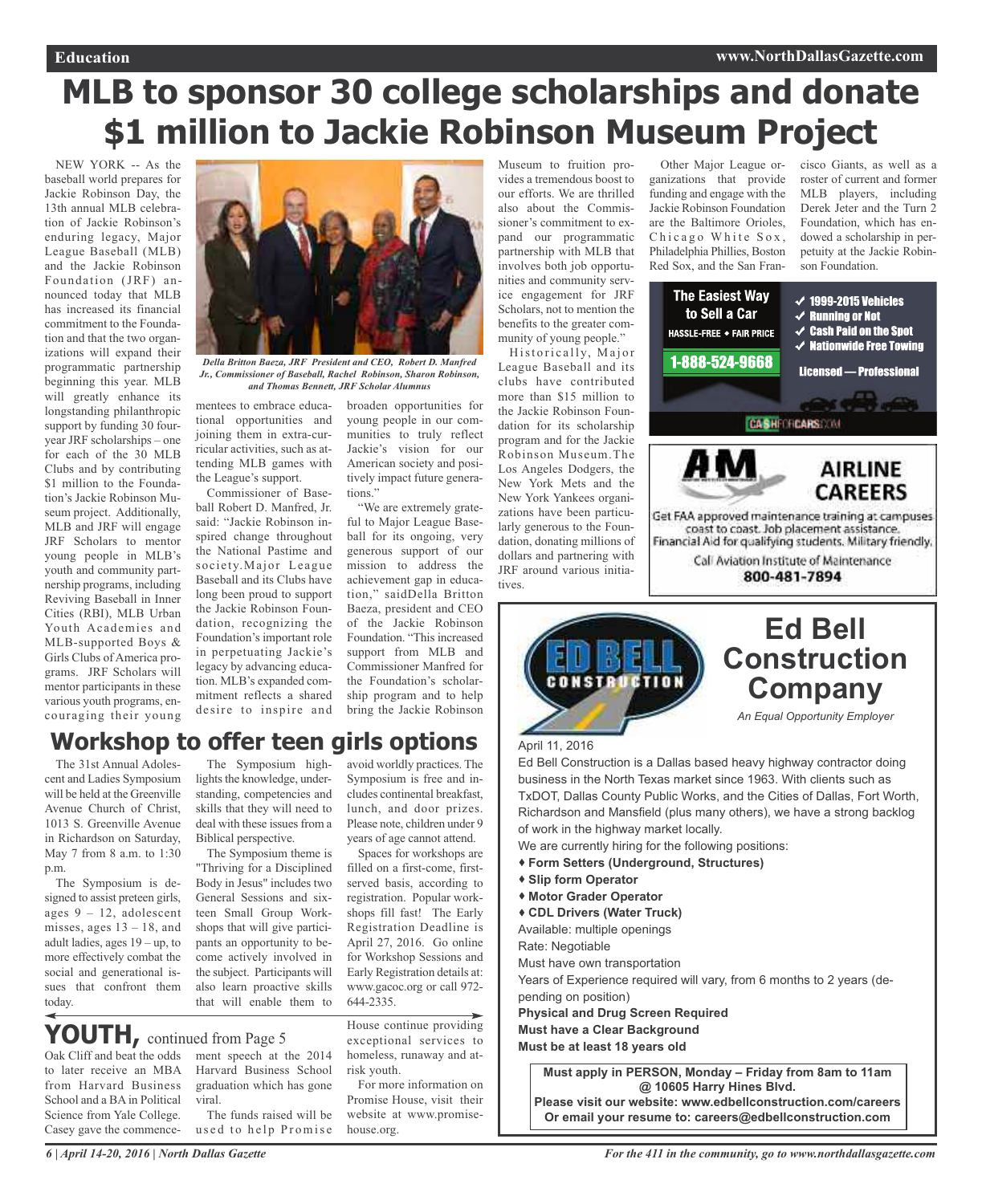ship. There are many organizations that support women in business, but what sets Women's Leadership LIVE apart is the community and the follow-up that emerge following the event. Research has shown that women who had mentors usually have higher rates of success than those who did-



## **Imagine Irving Comprehensive Plan unveiling April 13**

Join Irving in April and May to celebrate the release of the public draft of the Imagine Irving Comprehensive Plan.

The public draft of the Imagine Irving Comprehensive Plan culminates a year-long effort of public events, hands-on workshops, interactive polling, surveys and open houses. The city will present the public draft of the Comprehensive Plan 6 p.m. April 13 at the South Irving Library, 600 S. Schulze

velopment. Efforts including Women Helping Women

carnation.

Drive. Throughout April and May there will be additional events for residents to learn more about the plan, provide feedback and interact with the Imagine Irving team.

For a full listing of upcoming events surrounding the public draft plan release, learn about the Imagine Irving Comprehensive Plan and the process that led to the plan's development, or to sign up for project updates, visit imagineirving.org.

# **Linda McMahon, partners to kick-off Women's Leadership LIVE in Irving**

Linda McMahon, cofounder and former CEO of World Wrestling Entertainment (WWE), has partnered with Stacey Schieffelin, founder and president of ybf Beauty; and social media strategist Debbie Saviano to launch a new company aimed at promoting leadership opportunities for women. The women will

Muslims are the fastestgrowing religious group in the world, but in the United States Islam is often viewed negatively because of constant news about terrorism. For the average Muslim who seeks peace and security as much as anyone else, that can be both sad and frustrat-



host their first Women's Leadership LIVE event right here in Irving on May 19 – 22. The weekend sem-

### **Three ways to learn more about your Muslim neighbors**

(www.tentpic.com) and author of the historical novel "Kingdom of Peacocks – Mists of Time."

"We are just people and we have the same struggles as anyone else. But the extremists have been able to drive the narrative and that gives non-Muslims the wrong impression about the religion and the people who follow it."

Through his storytelling – both in film and in print – Al Mheiri wants to change the perception.

inar will be held at the Omni Mandalay Hotel. Through workshops, panels, and access to speakers, participants will learn from experts the real strategies that led to their success. The program will give women the confidence to pursue whatever goals they have as well as take part in opportunities for ongoing mentor-

"I think it's our responsibility – my responsibility – to give a voice to the other side and let people know that what they see in the news isn't representative of Muslims,"Al Mheiri says. "But I also encourage non-Muslims to take the initiative and learn

all they can about the religion, because knowledge paves the way to understanding."

To begin exploring Islam, he suggests that non-Muslims:

• Start with online research. This is the digital era, so information that can help educate people is just two or three clicks away. Personal See MUSLIM, Page 8

# **Win Free** Giveaways!



n't.

Be among the first 100 NDG YouTube subscribers and win prizes & giveaways to the hottest concerts and events in the DFW area.



Search for and subscribe to the **North Dallas Gazette Channel on** YouTube



**HEAL,** continued from Page <sup>4</sup>

• Empower yourself by empowering others. Helping others helps us feel good, according to theAmerican Psychological Association, which indicates that volunteering with a charity boosts self-esteem and personal de-

perfectly illustrate helping oneself by helping others.

• Be a positive example for your daughter, mother, sister and friends. Positivity tends to breed more of the positive.

When something good happens you feel better about other aspects of your life. The same is often true interpersonally. If you are

who wouldn't want to join you? Be the leader in your own life, and others will follow. Aurea McGarry is an Emmy-winning TV show

sur-thriving, for example,

"I don't think we always do a good job of telling our story," says Fadel Al Mheiri, an Emirati filmmaker

ing.

host, actor, author, speaker and charity advocate, and founder of the Live Your Legacy Summit National Event Series (liveyourlegacysummit.org).

INJURED IN AN ACCIDEI

Let Us Get You The Help & Money You Deserve



# (214) 749-0040

We Also Handle Criminal Defense & Wills and Probate

Gina Smith & Associate

Free Parsonol Injury **Consultation** 

For the 411 in the community, go to www.northdallasgazette.com April 14-20, 2016 | North Dallas Gazette | 7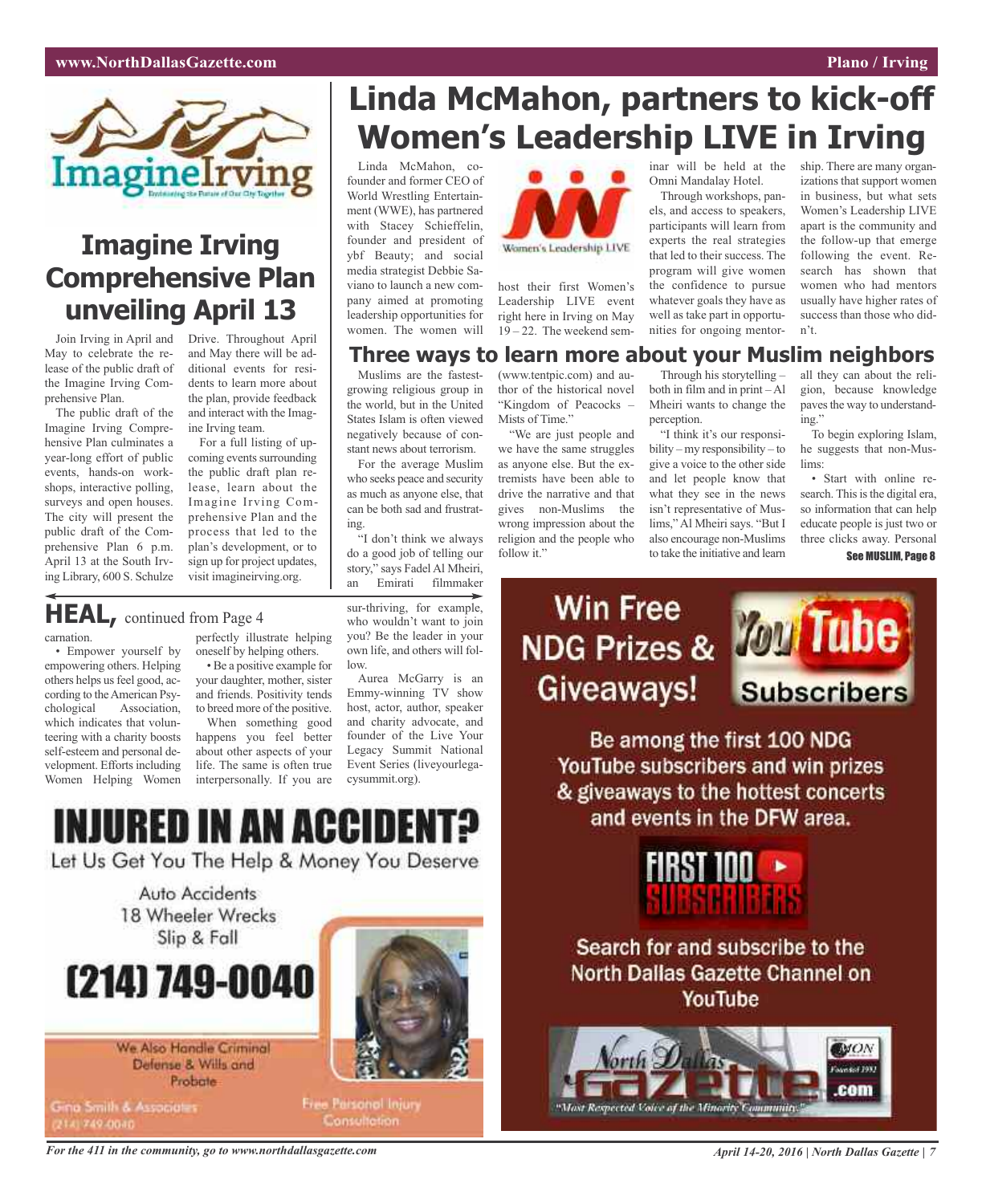#### **Community Briefs**

#### **CARROLLTON Registration open for Carrollton Trails event**

Registration is now open for the 5th annual Carrollton Trails 5K and Family Fun Run/Walk event on Saturday, May 7. Early registration guarantees a race bag, a

T-shirt and timing chip. Register by Sunday, May 1 to receive a discounted rate.

Racesinclude a timed 5K, and a 1-mile Fun Run/Walk. Strollers and pets are allowed, but bicycles and inline skates are prohibited. Race participants will park at Creekview High School

### **In the business of leadership...**



The North Dallas Chamber of Commerce held its Luncheon and General Meeting on Friday, April 8 at the *Hilton Anatole Hotel. Pictured above (from left to right) are State Senator Royce West, students from the Barack Obama Male Leadership Academy; Jim Lentz, CEO of Toyota Motor North America; Jack Towsley, Divisional Senior VP, Blue Cross and Blue Shield of Texas and Nakia Douglas, Principal of Barack Obama Male Leadership Academy.*

#### **GARLAND Earth Day recycling event**

(3201 Old Denton Road) and be bused to the starting

Medals will be awarded to the top three finishers in each age category of the 5K

For more information, visit cityofcarrollton.com/carroll-

competitive run.

tontrails5k.

line.

For Earth Day, Garland Environmental Waste Services will host a recycling event from 9 a.m. to 1 p.m. April 23, at the Homer B. Johnson Stadium parking lot, 1029 E. Centerville Road. Attendees may recycle items not normally accepted as part of the residential recycling program, such as electronic devices, batteries and bulbs. Info: visit GarlandTx.gov or 972- 205-3761.

### **McKINNEY**

#### **McKinney National Airport honored**

The City of McKinney announced the Pete and Nancy Huff Air Traffic Control Tower at McKinney National Airport was awarded the 2015 Facility of the Year by Robinson Aviation (RVA) Inc. for its significant contributions to the safety and efficiency of the N ation a SysA tem.

### **MUSLIM,** continued from Page <sup>7</sup>

research is always a good first step to learning. Just make sure the internet sources are legitimate, because the web has plenty of misinformation as well.

• Just ask. The best way to eliminate any mystery is to have a conversation, and most Muslims welcome sincere interest in and questions about their beliefs. Al Mheiri says not long ago in Washington, D.C., he met with a group from Indiana. "I got these great questions about ISIL and about why things are happening the way they are," he says. "We talked about why the media focuses so much on negative things about Islam and why average Muslims are being silent."

• Visit a mosque. Check with a nearby mosque about the possibility of paying a visit to learn more. Sometimes mosques hold events, such as open houses, where non-Muslim community members are

invited with the express purpose of getting to know their Muslim neighbors and learning more about the religion.

"Each of us needs to do all we can to understand the lives and beliefs of others," Al Mheiri says. "It's important that we see each other as real people and not as the stereotypes that can drive us apart rather than bring us together."

*F a d e l A l M h e i r i (www.tentpic.com) is an Emirati filmmaker and author of the historical novel, "Kingdom of Peacocks – Mists of Time," the first of a trilogy about the Portuguese invasion of an imaginary kingdom in the Persian Gulf in the early 1500s. He graduated from the American University of Sharjah. He founded his own film production company, Tent Pictures Productions, in 2013 at the Abu Dhabi Media free zone Twofour54.*

# Make home repairs without breaking your budget.

### Borrow as little as \$500 for repairs or improvements.

#### Unsecured Home Improvement Loan

LEGACYTEXAS

- Not tied to home value or equity
- · Funds immediately available
- Competitive lixed rate as low as 4.25% APR<sup>1</sup>
- . No closing costs

#### Ready to get started?

Call 372,578,5000 | 800.578,9009 Habiamos Español - 972.801.5858 LegacyTexas.com

ELENDER meast FDIC

(1248) = Annal Recency Bair Annal 491 mg rery Ased as adialist red), area, orients callain aware. Nevel earth underheavily also reasonal late asy to analish. 48%, were<br>and onditions about these reflect university and appro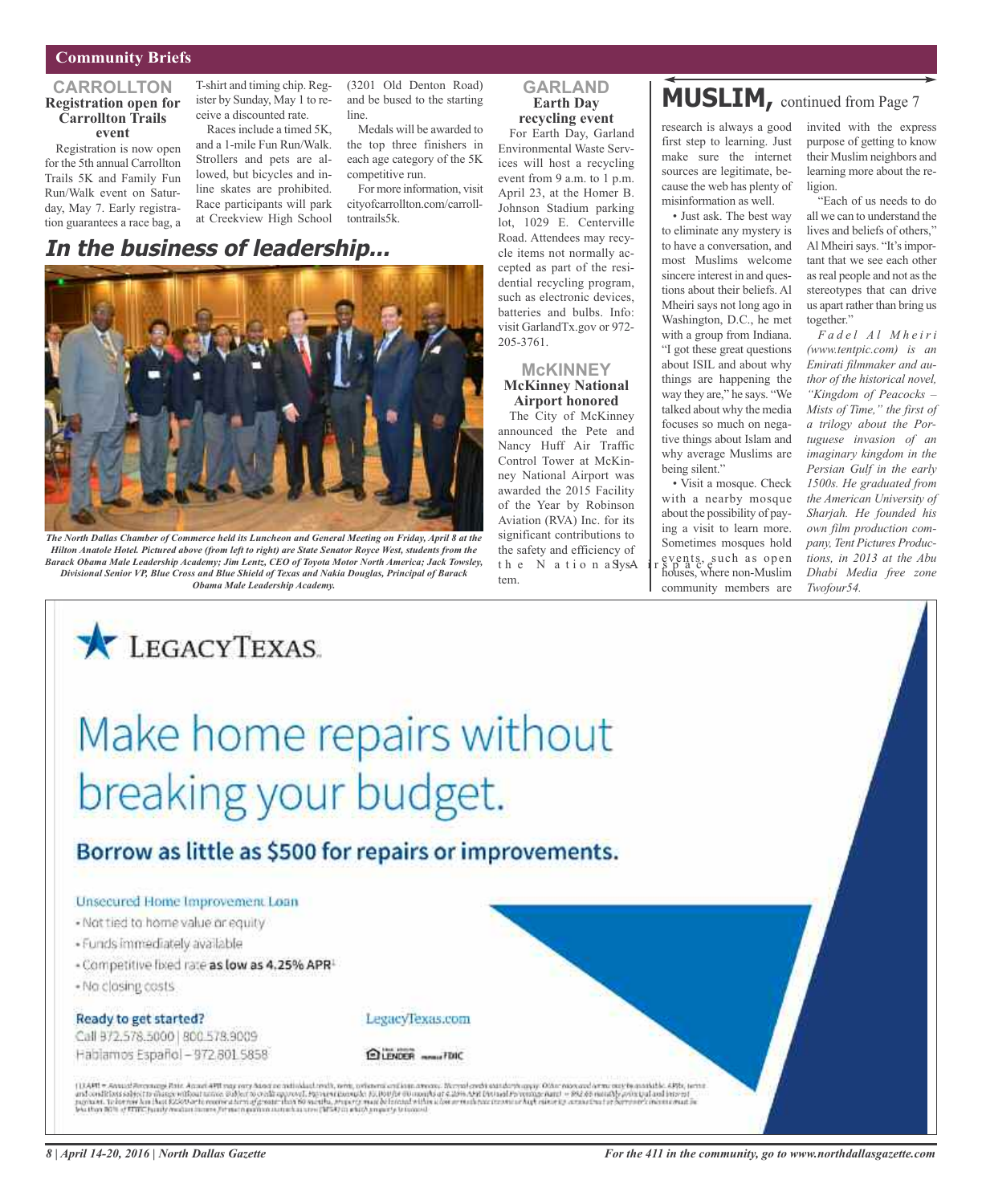# **NDG Interview: Kirk Franklin reflects on his career**

By Ruth Ferguson *NDG* Editor

When you think of urban gospel music the first name that comes to mind is Kirk Franklin. He virtually created the genre that features a strong hip hop flavor to praise.

It has not always been an easy journey because for traditionalists this was a hard transition for some. But Franklin pressed on and now he finds himself looking back over a career that has lasted for over 20 years and seen him feature beyond writing songs to writing a book and from singing on TV to hosting a successful gospel music competition show.

After nearly 20 years leading the gospel music charts, when asked what



memories stand out, Kirk Franklin could not narrow it down to just one.

"At this point they all have had such a major impact on your life. Whether it is the first church you played in, the first time you played Six Flags at home,

or the first time you could move out of the hood in Riverside. The memories are not just musical, they are about what they did for your life."

Franklin has a new album out, "Losing My Religion", but his latest tour is not sim-

Ashanti sang many of her hits as well. 'Foolish', 'Rain on me' and everyone's favorite 'Baby" definitely had all hands swaying in the air. In closing, Ashanti and Ja Rule performed together. This seemed to be the highlight of the whole concert. They offered the typical crowd-pleasers but when they sang "Always on Time," no one could con-

*Jodie Woods, our Kirk Franklin concert winner. She shared her favorite song is, ""Nu Nation Project: "If You've Been Delivered" I use to love this song because when my Grandson was 3-4 yrs old, he loved to dance to this song!*

*When it came to the part that says, "All the people on my Left Clap your Hands,All the people on the Right Clap your Hands. He really jammed & got tickled, because he said, I know my Left & Right Hand now Grandma-Byijo, then he would spin around & Clap his Hands like Kirk & Michael Jackson. Wow he's 20 yrs old now~ That was the Cut... Just one of my favorites.*

*Thanks for bringing back memories ..."*

ply to promote the new album. "It is about the celebrat-

ing the music, celebrating the people who have celebrated the music with you. They supported you, kinda been there from day one," and of course he added it is

#### "for God."

Recently Franklin wrote a very intimate and heartfelt post on Instagram to his wife and how much he missed her. It was not the kind of transparency you expect to see from a gospel artist trying to maintain a certain image – it was real.

"I enjoy just being real and sharing. Maybe it is the gift God gave me as a song writer, but I feel very comfortable in sharing my heart and who I am with people," Franklin shared. "The road can get hard and lonely. You want to be able to go through life with her and hold her hand."

Never one to rest on his laurels, Franklin spoke to *NDG* by phone while in Los Angeles in between shows on his tour. He did not share any secrets but he was in

town for meetings related to a new potential project.

"It is always me trying to open other doors. I am always grinding, to push the ideas forward. I am always trying ideas," Franklin stated.

Franklin is very excited to come home in the middle of this tour. First to see his family and sleep in his own bed.

But secondly because he can't wait to bring his Twenty Years in One Night Tour World Tour to his local family and fans. They have watched his career, but Franklin promised this show is special.

"They have never seen me like this! They have never seen me span my career in one night. This is the best one by far," Franklin emphasized.

### dressed similarly. **Ashanti and Ja Rule rocked Gas Monkey Live**

By Nina Garcia *NDG* Contributor

On Saturday April 9, Gas Monkey Live featured Ashanti and Ja Rule. Upon entering the venue, you could not help but to be lured in by the old school hip-hop from the opening D.J. The crowd was definitely animated before the main performances.

Ja Rule was first to perform. He hyped the concert goers with many of his classic hits like, 'It's Murda', 'Holla Holla' and he had the crowd going with 'Living it

gaged as he had them singing and rapping along.

Right before Ahsanti was about to start the crowd went ballistic.

She performed with a little more verve as she hit the stage in a leather ensemble and had backup dancers

cessible."

Justice Forum.

do and how we fit into the nity and continue to be ac-**DA,** continued from Page <sup>5</sup>

criminal justice system, we want to take advantage of that." District Attorney Susan Hawk said. "Our partnership with the University of Texas at Dallas for this event, has given us the awesome opportunity to connect with the commu-



"The Criminology Program is looking forward to participating in the Criminal

It is an excellent venue for faculty, students, practitioners and the public to come together to learn about the challenges facing the criminal justice system as well as how we are working to address them." UTD Criminology Professor Lynne Vieraitis said.

I believe the attendees at this concert got more than their money's worth.

tain themselves.

This event is open to the public, but attendees must register online at www. alumni.utdallas.edu/epps.

## **ANNUAL ADOLESCENT AND LADIES SYMPOSIUM**

The THRTY-FIRST ANNUAL 2016 ADOLESCENT AND<br>LADIES SYMPOSIUM will be held at the Greenville Ayeune Church of Christ, 1013 S. Greenville Avenue, Rachardson, Texas on Saturday, May 7. 2016, from 8.00 n.m. to 1.30 pen.

The Symposium is designed to msist preteen girls, nges 9 - 12. adolescent misses, ages 13 15, and zilul. ladies, ages 19 up, to more effectively combat the social and generational issues that confront them today. The Symposium highlights the knowledge, understunding, competencies and skills that they will need to deal with these issues from a Biblical perspective.

The Symposium theme. **TIRIVING FOR A DISCI-**PLINED BODY IN JESUS". includes two General Sessions and sixteen Small Group Workshops that will give participants. an opportunity to become actively involved in the subject. Participants will also karn proactive skills that will enable them to avoid worldly proctices. The Symposium is FRFE and includes continental breakfast lanch, and door prizes

Children under 9 years of age

cannet attend.



Spaces for workshops are filled on a first-come, first-served basis, according to registration. Popular workshops fill fast! The Early Registration Deadline is April 27, 2016. Go online for Workshop Sessions and Early Registration details at: www.gacoc.org or call 972-644-2335 for more information.

**Enter to Win! Ticket Giveaway**

*NDG Entertainment Ticket Giveaway!!! Visit us on Facebook to win tickets to see Black Violin in concert at The Kessler, Saturday, April 30,2016*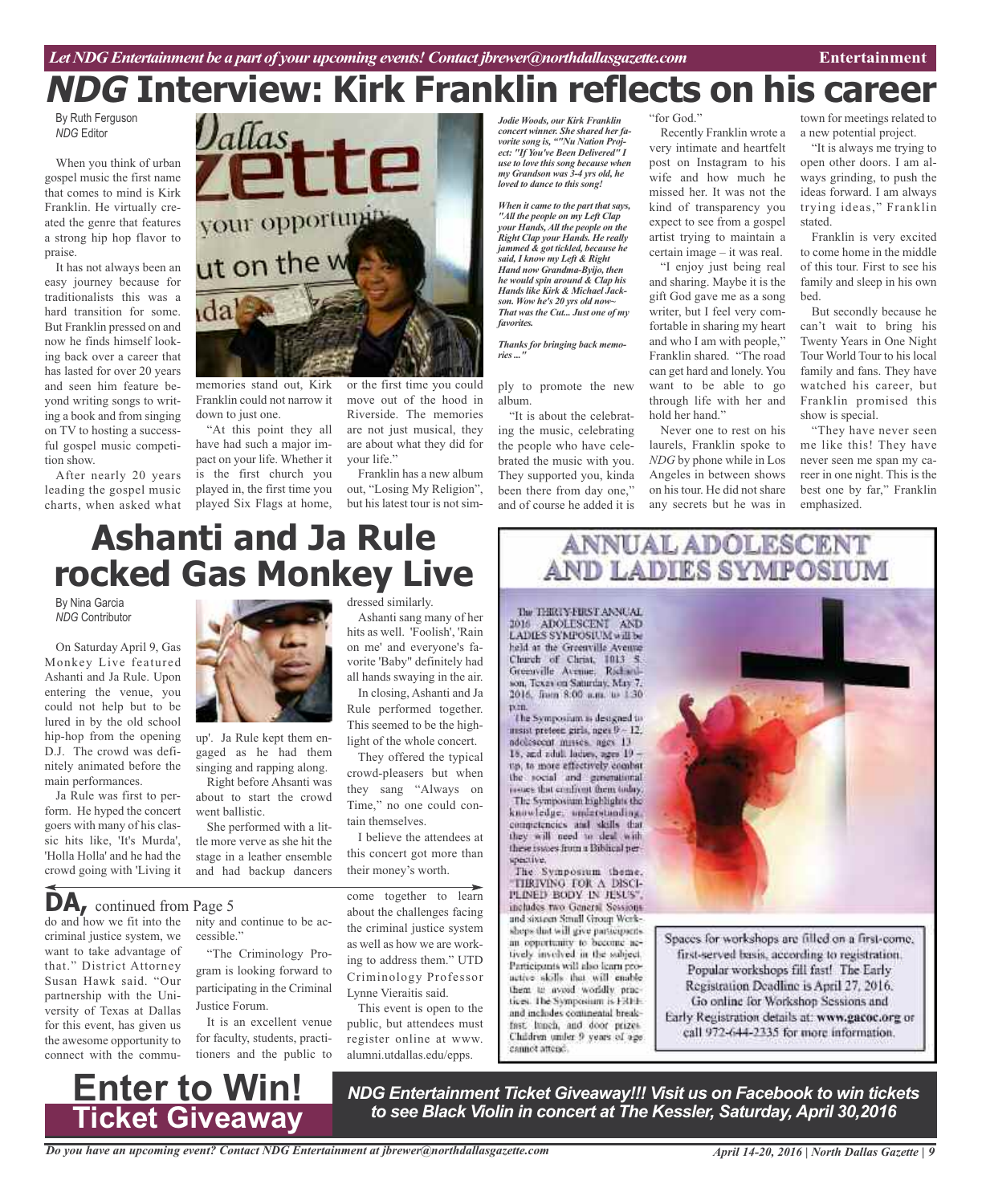### **TOPDOG/UNDERDOG a thought-provoking, moving experience**

By Ruth Ferguson *NDG* Editor

Soul Rep Theatre's production of Suzan-Lori Parks'Pultizer Prize winner TOPDOG/UNDERDOG kicked off April 8 and this is not a show to be missed. It is powerful, moving, and heartbreaking. Leaving the show I missed an opportunity to speak to the actors because I was still caught up in the web of their efforts.

Lincoln is the older brother who finds himself sleeping in his brother's recliner at a run down apartment that does not even have water. Every week he

brings home his check to Boothe and they do a budget on how they will manage the \$314 Lincoln has earned as an Abraham Lincoln impersonator at a local arcade. Watching them do their budget you realize, they have seen brighter days and have a game plan to do better.

The two brothers were abandoned by both parents, first the mother left with her lover. Then the father left 16 year old and 13 year old to fend for themselves. But once they were a happy family eating pork chops and peas in their house which OK it had a cement backyard and trash in the front but they were out of the projects.

Despite parents just moving on with their lives, the two boys held it together. Lincoln even married for a while, he was thriving at one point hustling cards. But when his friend Lonny was killed he walked away from it and eventually he found himself sleeping in his brother's recliner.

Boothe never really found himself, but he always has big dreams. Including getting married to Grace. More than anything he wants to learn to hustle cards like his big brother.

Parks'words are wonderful and clearly Ed Smith has

done a fine job in directing this show. However, Djore Nance as "Lincoln" and Brentom Jackson as "Booth" must bring it all to life. Neither man fails. With a look and voice inflection they convey the fear each man has of a future slipping away.

The final scene is so powerful that as they returned to stage to take their bows they seem to still be impacted by the final moments of the play. I certain was.

This is the final weekend with a show Friday 8 p.m., two shows on Saturday before closing Sunday at 3 p.m. Tickets are \$20 and it is an opportunity to experience a show that will leave you reflecting on your

choices because of the fine efforts of Nance and Jackson.

### **North Dallas Gazette** The most popular source for entertainment events!

Fords Bullar Group is the farms-graving detaction for DFW cours with something (6,00) mental, online readership. 10,000 worlds see sompr circulation, and HDBB workly remainster readership? Fartner with Next Dellas Genetic and let us get the litves grimoupt vaint two for free from



### **Snoop Dogg and Wiz Khalifa drift into Dallas Aug. 19**

Multi-platinum selling artists Snoop Dogg and Wiz Khalifa have announced they will kick off a 33-city North American co-headline summer tour dubbed The High Road Summer Tour this July. The summer tour will kick

off on Wednesday,July 20 at the Perfect Vodka Amphitheatre in West Palm Beach, FL and they are coming to Dallas on Friday, Aug. 19 at the Gexa Energy Pavilion. Kevin Gates, Jhene Aiko, Casey Veggies and DJ

Drama will be special guests on all dates on The High Road Summer Tour.

Well known as kindred spirits for their creative collaborations in music and film, Snoop and Wiz are taking 'The High Road' this summer together on a nationwide tour. Tickets are on sale at Live-

Nation.com.

### **Jungle Book retelling adds digital magic to a timeless masterpiece**

By David Wilfong *NDG* Contributor

Rudyard Kipling's *Jungle Book* has been firing up the imagination of young children for more than a century since it first appeared as words on paper.

The Walt Disney company upped the ante in 1967, taking the classic story and translating into an animated musical that was a hit at the box office and became a standard for home video collections.

With the advent of digital special effects, it was one of the very few stories that definitely warranted a remake, and Disney did it up right with this version.

The 2016 version combines an all-star voice cast to accompany newcomer Neel Sethi as Mowgli, an



*Mowgli and Baloo are two main charactrs in the modern adaptation of the classic tale of a feral childhood by Rudyard Kipling. (Photo: Walt Disney)*

orphan left in the jungle to be raised by wolves.

Accompanied by Bagheera the panther (Ben Kingsley) and Baloo the bear (Bill Murray), Mowgli makes his journey of self-discovery and survival while being hunted down by Shere Khan the tiger (Idris Elba).

The hyper-realistic CGI world created in this film might be a bit dangerous and violent for the very young viewers. Luckily, the

1967 version is still available for them to watch at home, while the older kids and adults head to the theater for what is definitely one of the best treats of 2016.

Hollywood has a bad habit of remaking movies when there really is no point. In any given year, there are way too many remakes on the market. *Jungle Book* is one exception. Well-done, Disney.



*NDG Entertainment Ticket Giveaway!!! Visit us on Facebook to win tickets to Comedy @ the Muse: Honest John*

*10 | April 14-20, 2016 | North Dallas Gazette*

**Enter to Win!**

**Ticket Giveaway**

*Do you have an upcoming event? Contact NDG Entertainment at jbrewer@northdallasgazette.com*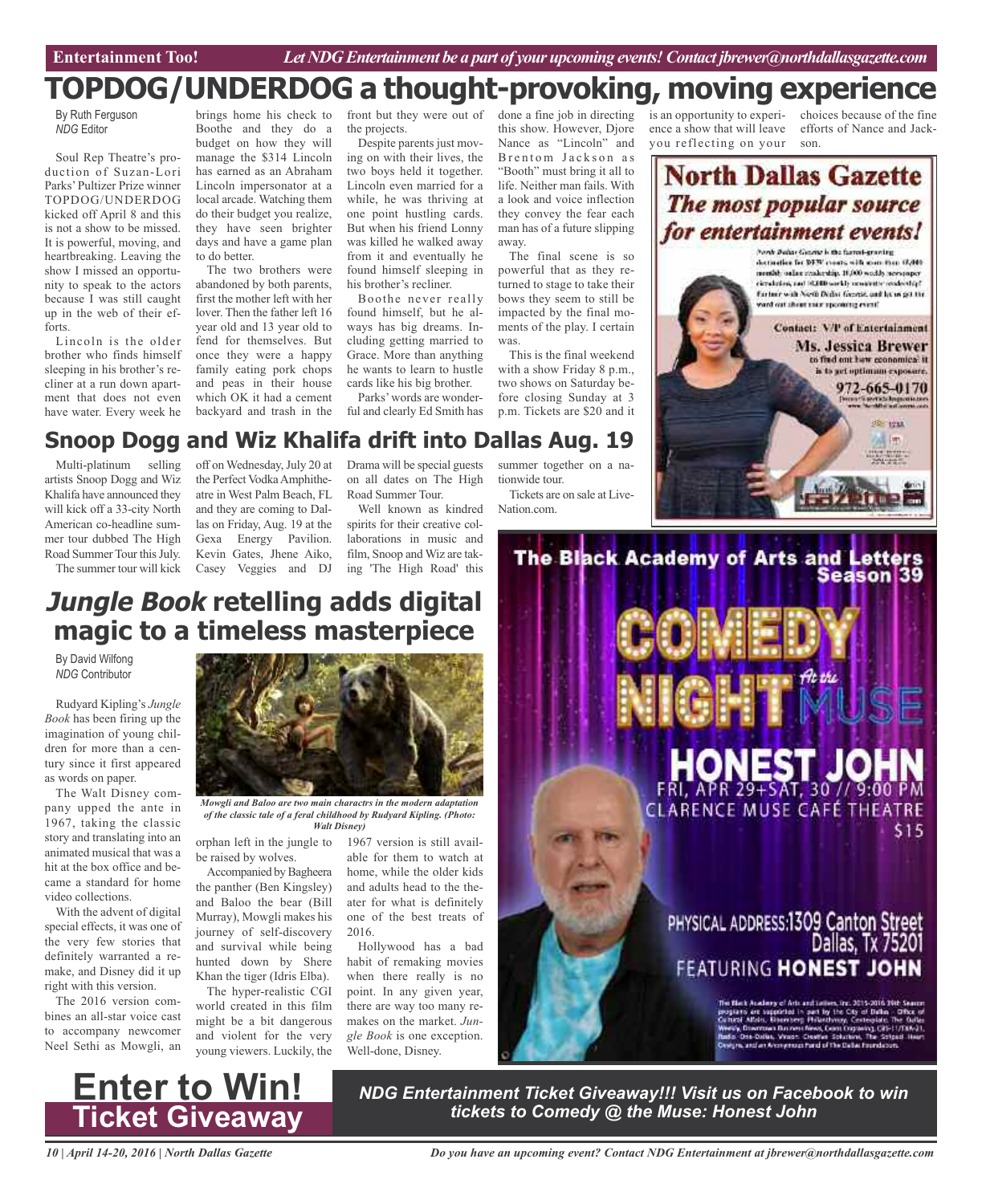### **WATER,** continued from Page <sup>1</sup>

wasn't conclusive.

The LIA also made generous donations to the Plumbing and Heating Industries Bureau, enlisting them as a strong ally in their propaganda campaign, and it worked. Cities began to re-write their plumbing codes and the sale of lead pipes began to revive.

In the 1940's public concern surrounding the hazards of using lead pipes began to resurface. In 1959 a tenant in an apartment building in Milwaukee sued the owner for \$200,000 in damages over lead poisoning resulting from the use of lead service pipes. The LIA worked with the defendant in this case as it invoked great concern as to the longreaching implications it could have on the lead industry. Meeting records from one of the LIA show the secretary stating the following:

"Success of a suit like this could well mean the end of lead services not only in Milwaukee, but in Chicago and many another city, amounting to thousands of tons of lead a vear.'

The tenacious efforts by the LIA are evident not only by the continued use but also the requirement of lead pipes, especially in commercial and federal buildings, long after its dangers were well known.

Even after the Centers for Disease Control and Prevention set acceptable blood lead levels for children in the 1960's lead poisoning has persisted But it's not solely due to lead pipes. Lead poisoning can result from a number of causes, including contaminated soil, lead paint, and emission of lead in the atomosphere. Unfortunate for residents, particulary African-American, in the greater Dallas area they are at risk on all fronts.

With the establishment of lead smeltering companies RSR Metals (formerly Soutern Lead) in West Dallas, Dixie Metals in South Dallas, later owned by

the idea that the evidence Exide Battery and currently by National Lead, lower income and primarily African-American communities have been most affected by lead poisoning. In 2011 West Dallas families were still fighting to receive the medical treatment promised to them in a court decision that came about as the result of a lawsuit against the aforementioned RSR in 1983. Contamination of the soil, as well as air, resulted in lead levels as high as 20.1 µg/dL in children that were tested. According to the CDC in 1985 25 µg/dL should be a cause

for concern. In 1991 it was dropped to 10 μg/dL, however, recent data indicates even lower concentrations than this can have irreversible damage in young children, including a decrease in IQ. The fact remains lead serves no useful purpose in the body and there have been numerous studies exposing its harmful effects.

#### **DALLAS WATER SUPPLY**

In spite of public outcry the Dallas City Council moved forward and voted in favor to add Hydrofluorosilicic Acid (HFS) to the drinking water. Council members were warned of the dangers of HFS, the potential adverse effects it could have on residents as it is highly contaminated with toxins including lead and the fact that African-Americans are at the greatest risk leading with higher lead levels than their White and

#### **WHAT IS HYDRO-FLUOROSILICIC ACID?**

Hispanic counterparts.

Hydrofluorosilicic Acid (HSF) is an industrial chemical. It is the diluted version of fluorosilicic acid, which is a waste product of fertilizer manufacturing companies such as Cargill and CF Industries. HSF is created during the process of converting phosphate rock into soluble fertilizer. In the past this lethal toxin was being released into the air during this process, which posed an environmental hazard. As a result of government intervention fertilizer companies are now permitted to trap the chemical before it is released into the air, house it in containers, which they then sell to water departments throughout the coun-

try as a source of water fluoridation, and it's quite costly.

#### **LINKS BETWEEN LEAD POISONING AND CRIMINALITY**

Research dating as far back to the 1900's, shows a correlation between high lead levels and violent crime. In 2000 Rick Nevin, a Senior Economist with ICF International wrote a paper documenting the rise and fall in violent crime, showing the direct link to increase and decrease in lead consumption. Two years later Professor of Psychiatry and Pediatrics at the University of Pittsburgh, Herbert Needleman also wrote a paper highlighting the cause and effect of lead to violent crime. A simple online search of lead levels and violent crime will yield hundreds of articles on the subject. The suspicion that exaggerated levels of lead in the blood could be the root cause of violent crime is not far fetched.

When the story of the Flint water crisis first broke, the pediatrician who was instrumental in bringing it to light was Dr. Mona Hanna-Attisha. She shared, "If you were to put something in a population to keep them

#### Investors Liquidation Sale: **Laurel Land Cemetery Burial Plot For Sale (one space) Section # 3, Space # 15, Lot # 20**



Laurel Land Cemetery charges for cost of single Plot: \$3995.00 Discount Amount, if you act right away: <\$1745.00> (your savings) Your Cost: \$2250.00

> **Call Today! 972.432.5219** (leave message,if no answer)

down for generations and generations to come, it would be lead. It's a well-known, po-

tent neurotoxin. There's tons of evidence on what lead does to a child, and it is one of the most damning things that you can do to a population. It drops your

IQ, it affects your behavior, it's been linked to criminality, it has multigenerational impacts. There is no safe level of lead in a child."

Perhaps the citizens of the Dallas-Ft. Worth area should ask their elected officials why?



(Leave Message) Email:

inquiries1909@gmail.com

### tell Your Car The Better Way Quick - Candid Offer - As Easy as 1-2-3



### **We buy 1998-2006 Models**

- *• Must be in good running condition*
- *• Title must be free from liens*

*• Easy steps to follow, hassle free selling processing. No ad posting, no games with dealership sales.*

*• Quick transaction, you get your cash fast. We pay you on the spot.*

**Call today for appointment at your location 1-972-432-5219**

**Leave message if no answer, someone will get back to you.**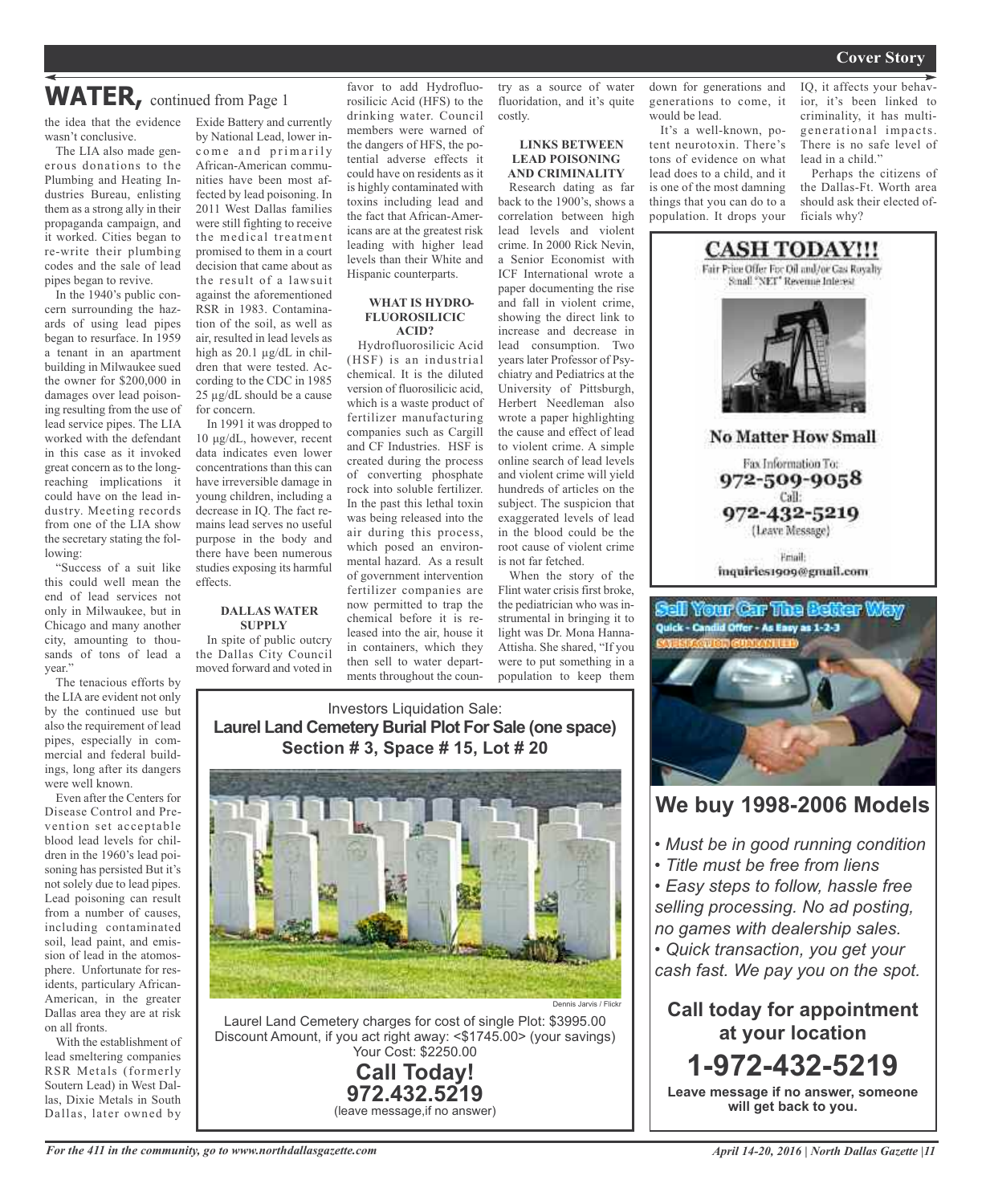## **5by20 Initiative reaches 1.2 million women entrepreneurs**

ATLANTA - The Coca-Cola Company today announced strong progress toward its goal to enable the economic empowerment of 5 million women entrepreneurs across the Coca-Cola value chain by 2020. Yearend results for 2015 indicate that the initiative, known as 5by20, has reached a total of more than 1.2 million women entrepreneurs across 60 countries since its launch in 2010.

More than  $372,000$ women entrepreneurs were enabled by 5by20 in 2015, increasing the total number of women participants by 43 percent over the course of the year. This growth can be attributed primarily to programs scaling and replicating in the Eurasia- Africa and Asia-Pacific regions.

"We believe thriving, sustainable communities are critical for a sustainable business and women are absolutely essential to our suc-

cess," said Bea Perez, Chief Sustainability Officer of The Coca-Cola Company. "We still have a significant amount of work to do, but I am proud of the progress we are making. It's inspiring

when I am able to meet the participants and see firsthand how 5by20 is transforming the lives of women, families and communities

See 5BY20, Page 13

### **TISEO PAVING COMPANY** 419 E. Hwy. 80, Mesquite, TX 75150 Tel: (972) 289-0723 Fax (972) 216-5637 www.tiseopaving.com

Performing Concrete Street Paving in the Metroplex Area We Accept Subcontracting Bids For All Public Works Projects in the Dallas Area. We Are Accepting Applications for Concrete Mixer Drivers and Heavy Equip-

ment Mechanics

#### **Equal Opportunity Employer**



#### **Same Day Move-In • GREAT Location!! (Dallas)**

STOP PAYING SO MANY FEES! Our rent is FULL SERVICE. We pay for utilities – electricity, heating, air conditioning, and janitorial services … it's all included! No "Plus-E"– No "CAM."NO PERSONAL OR BUSINESS FINANCIAL HISTORY REQUIRED! GREAT DEALS ON ONE-ROOM SUITES! --- STOP PAYING TOO MUCH RENT! (Just North of Downtown Dallas)

• Surveillance Camera • No Application or Application Fees • Five-Page lease - Short & Simple • Extremely Competitive Rates • Same-Day Move-In • Flexible Lease Terms • On-site Management, Maintenance, Leasing and Space Planning • Ample, Convenient Parking • No Credit Check • Beautiful Glass & architecturally unique Building! **Rent Starting at \$199 per month (9.99/sq.ft.)**

Office / Medical Space 1327 Empire Central (@ I-35 Stemmons Freeway) Dallas, TX 75247 (972) 432-5219

### CADNET/NORTH DALLAS GAZETTE **National and Local Classified Advertising Network**

To advertise call 972-509-9049 Email (ad for quote) opportunity@northdallasgazette.com

#### Autos Wanted

A-1 DONATE YOUR CAR FOR BREAST CANCER! Help United Breast Foundation education, prevention, & support programs. FAST FREE PICKUP - 24 HR RESPONSE - TAX DEDUCTION Family May Be Entitled 855-403-0213

### **Employment**

US Postal Service Now Hiring. 1-800-269-9731 \$21/hr avg. w/ Fed. Ben. incl. to start. FT/PT. Not affiliated w/ USPS.

### Health & Fitness

VIAGRA 100MG and CIALIS 20mg! 50 Pills \$99.00 FREE Shipping! 100% guaranteed. CALL NOW! 1-866- 312-6061

Lung Cancer? And Age 60+? You And Your To Significant Cash Award. Call 877-265- 1956 for Information. No Risk. No Money Out Of Pocket

Viagra!! 52 Pills for Only \$99.00! Your #1 trusted provider for 10 years. Call 1-888-

#### 797-9024

\*\*SPRING SPECIAL\*\* VIAGRA 60x (100 mg) +20 "Bonus" PILLS for ONLY \$114.00 plus shiping. VISA/ MC payment. 1-888-386-8074 www.newhealthyman.co m Satisfaction Guaranteed!!

Male Enlargement Medical Pump Gain 1-3 Inches Permanently! Money Back Guarantee. FDA Licensed Since 1997. Free Brochure: Call (619)294-7777 www.DrJoelKaplan.com

VIAGRA100mg, CIALIS 20mg. 60 tabs \$99 includes FREE SHIP-PING. 1-888-836-0780 or www.metromeds.online

Place in Misc. For Sale KILL BED BUGS! Buy Harris Bed Bug Killers/KIT. Hardware Stores, The Home Depot, homedepot.com

KILL ROACHES GUARANTEED! Harris Roach Tablets with Lure. Available: Hardware Stores, The Home Depot, homedepot.com

**Miscellaneous** Make a Connection. Real People, Flirty Chat. Meet singles right now! Call LiveLinks. Try it FREE. Call NOW: 1-888-909-9905 18+.

AVIATION Grads work with JetBlue, Boeing, Delta and others- start here with hands on training for FAA certification. Financial aid if qualified. Call Aviation Institute of Maintenance 866-453-6204

### Wanted to Buy

CASH PAID- up to \$25/Box for unexpired,

sealed DIABETIC TEST STRIPS. 1-DAY-PAYMENT.1-800-371- 1136

*ADVERTISE to 10 Million Homes across the USA! Place your ad in over 140 community newspapers, with circulation totaling over 10 million homes. Contact Independent Free Papers of America IFPA at d a n i e l l e b u r n e t t ifpa@live.com or visit our website cadnetads.com for more information.*

Reader Advisory: the National Trade Association we belong to has purchased the following classifieds. Determining the value of their service or product is advised by this publication. In order to avoid misunderstandings, s vertisers do not offer employment but rather supply the readers with manuals, directories and other materials designed to help their clients establish mail order selling and other businesses at home. Under NO circumstance send any money in advance or give the client your checking, license ID, or credit card numbers. Also beware of ads that claim to guarantee loans regardless of credit and note that if a credit repair company does business o phone it is illegal to request any money before delivering its service. All funds are based in US dollars. 800 numbers may or may not reach Canada.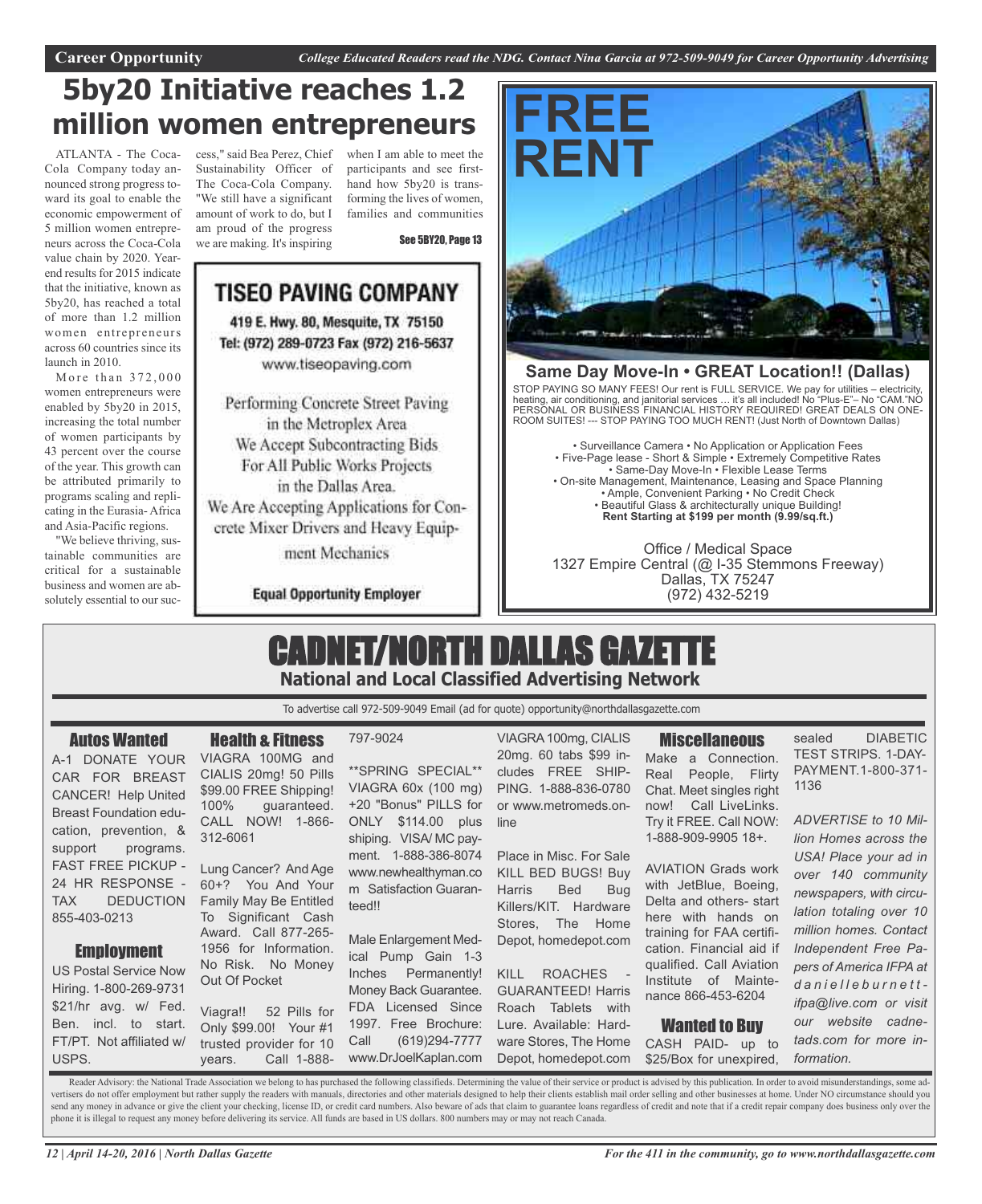#### *On a quest for qualified candidates? Contact Nina Garcia at 972-509-9049* **Career Opportunity**

# **Meso Maya hiring for three locations**

Dress to impress and remember your resume! Meso Maya is holding Job Fairs on Monday, April 18th and Tuesday, April 26th for both part-time and full-time positions.

Meso Maya will be accepting applications and hosting interviews at their historic downtown location.

The scheduled job fairs are Monday, April 18 from 11 a.m.-3 p.m. and Tuesday, April 26 from 2 p.m. to 6 p.m. at Meso Maya Downtown - El Cuarto Privado (second floor) located at 1611 McKinney

# **UNDERWOOD,**

continued from Page 3

Anatole Hotel, 2201 North Stemmons Freeway, Dallas, TX 75207. Guests who purchase a VIP Table or Ticket will be welcomed to a private VIP Reception with Mr. Underwood at 6pm. During the gala TBAAL's Y.G.B.A. (Young, Gifted and Black Artists) along with Martha Burks, Andrea Wallace, the Jason Davis Jazz Band and Xavier Jackson Soul Band will provide the evening's entertainment.

To purchase a table or tickets, call TBAAL's Box Office at 214.743.2400. For more information about the Ties and Tux Gala, call 214.743.2440.



continued from Page 12

around the world."

5by20 focuses on helping women entrepreneurs across the Coca-Cola value chain -- agricultural producers, suppliers, distributors, retailers, recyclers and artisans -- overcome challenges when establishing and growing their business. By providing access to business skills, financial services, assets and support networks of peers and mentors, 5by20 is helping women succeed as entrepreneurs, while also helping create sustainable communities.

Ave. in Dallas.

This hiring opportunity will include roughly 100 openings, across the two current locations (Downtown across from the Perot Museum and North Dallas in the Preston Forest Shopping Center), as well as the new Lakewood location, set to open in late spring. Available positions

(subject to change) include:

Front of house positions: • Restaurant Assistant

- Manager • Server
	- Busser
	- Host/Hostess
- Bartenders • Barbacks
- Food Runners
- Stockers
- 
- Back of house positions: • Chef de Cuisine
- Sous Chef
- Line Cook
- Prep Cook
- Tortilleras
- Dishwasher

For more information, or to apply online, please visit:

www.zippyapp.com/biz/ mes omay a-dallas for openings at downtown Dallas location

mesomaya-ndallas for

# Humana.

Humana Health Plan of Texas, Inc. is seeking a Technology Manager for its Irving, Texas location./Will act as a liaison between multiple business and technology areas, assisting both internally and externally with the assessment, procurement and implementation of technology solutions./Must have Bachelor's Degree in CS, Info. Tech. or a related field and 5 years of progressively responsible, post-bachelor's related experience./Pre-employment drug screen and background check required. 0-5% travel to professional conferences may be required./Send cover letter and detailed resume to Humana, Attn: Andrea Nickol, Talent Acquisition Specialist, 500 West Main Street, Louisville, KY 40202, or apply online at www.humana.com/careers (Ref. # 157734)./Only persons w/authorization to work permanently in the U.S. need apply./EEO.





openings at north Dallas location

www.zippyapp.com/biz/ mesomaya-mockingbird for opportunities at the upcoming Lakewood location.



**GARLAND Attention Suppliers of Goods, Services and Construction**

**Review Competitive Opportunities at www.bidsync.com**

**www.garlandpurchasing.com**

**972-205-2415**



REGISTER ONLINE TO TAKE THE CITY OF IRVING'S NEXT CIVIL SERVICE ENTRANCE EXAM

#### *www.cityofirving.org*

*The City of Irving does not discriminate on the basis of race, sex, religion, age or disability in employment or the provision of services.*

**Statewide African American Press\Association is seeking a statewide sales representative.**

The Texas Publishers Association is seeking a statewide sales representative to



represent the overall sales objective for the organization. Individual must have a proven sales track record with local and regional sales strategies.

Also the individual must be:

- A self-starter
- Have excellent written and verbal communication skills
- A visionary
- Professional

• Have excellent organizational skills Previous advertising agency and direct sales experience a plus. Position is commission based.

Serious inquiries only. **Please email resume to inquiries1909@gmail.com or leave a message for the position at 972-432-5219.**



www.zippyapp.com/biz/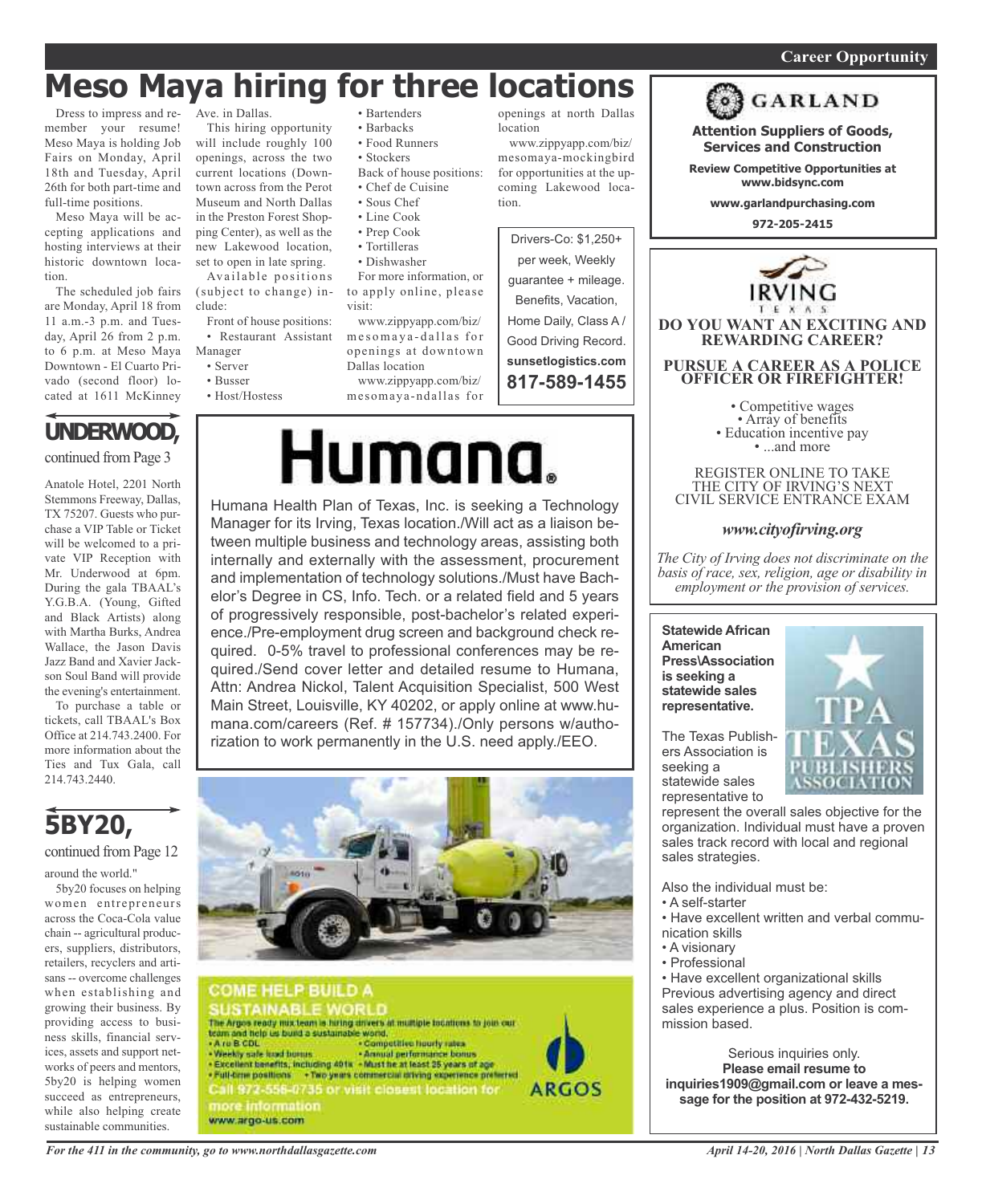#### **Church Happenings www.NorthDallasGazette.com**

#### **BETHEL BIBLE FELLOWSHIP, CARROLLTON (A PLACE TO BELONG)**

#### **April 17, 9:45 a.m.**

You're invited to our Sunday Morning "Prayer and Meditation" followed by Morning Worship Service at 10 a.m. See what God is doing through and with us; you will be blessed.

#### **April 17, 12 Noon**

How do you impact others? Join us Sunday at noon in Bible Study; Senior Pastor Woodson, Pastor Brenda Patterson and others will teach a series on "Design for Discipleship, Book 2 through Book 7."

Learn how to introduce others to Christ and make Him known to them; to help others know and grow in God's word; and to give others clarity and direction.

#### **April 20, 7 p.m.**

Join us in Wednesday's Prayer and Bible Study Class with Senior Pastor Dr. Woodson and/or Pastor Brenda Patterson teaching a series on "Design for Discipleship, Book 3 through Book 7." Spiritual maturity is God's desire for you. It's Time to Grow; Ephesians 4:12 & 13.

Dr. Terrance Woodson, Senior Pastor 1944 E. Hebron Parkway Carrollton, TX 75007 972-492-4300 www.bethelbiblefellowship.org  $\frac{1}{2}$  ,  $\frac{1}{2}$  ,  $\frac{1}{2}$  ,  $\frac{1}{2}$  ,  $\frac{1}{2}$  ,  $\frac{1}{2}$  ,  $\frac{1}{2}$  ,  $\frac{1}{2}$  ,  $\frac{1}{2}$  ,  $\frac{1}{2}$ 

#### **CHRIST COMMUNITY CHURCH IN RICHARDSON**

#### **April 17, 9 a.m. and 11 a.m.**

You're invited to join us for morning worship as we praise and worship God for His blessings.

#### **April 20**

Join us at 12 Noon with Rev. Viveca Potter teaching on the Word of God; come back at 6:45 p.m. for Corporate Prayer and stay for Senior Pastor Autry at 7:30 p.m. teaching on the Word of God. Our youth will come for Food and Fellowship at 7 p.m. followed by Bible Study at 7:30 p.m.

Dr. Terrence Autry, Senior Pastor 701 Centennial 972-991-0200 Richardson, TX 75081 www.Christcommunityrichardson.org  $\mathcal{L}_\text{max}$  , which is a set of the set of the set of the set of the set of the set of the set of the set of the set of the set of the set of the set of the set of the set of the set of the set of the set of the set of

#### **FELLOWSHIP CHRISTIAN CENTER CHURCH IN ALLEN "THE SHIP"**

**April 17, 8 a.m.** Join us in our Sunday Services as we praise and worship God in the Joycie Turner Fellowship Hall, 200 West Belmont Drive in Allen; followed by our Sunday Worship Services at Bolin Elementary School in Allen, Texas 75002 and bring someone with you, you will be blessed.

#### **April 20, 12 p.m.**

You're invited to our Wednesday's 12 Noon-Day Live, Prayer and Bible Study and/or our Wednesday Night Live, Prayer and Bible Study at 7 p.m. to learn more about God's Word at the Joycie Turner Fellowship Hall, 200 West Belmont Drive in Allen. Be encouraged by God's plan for your maturity and His glory; and most of all, be prepared to grow.

#### **April 24, 8 a.m. Every 4th Sunday**

Calling All Youth! Join our Hype Sunday Worship (first service only) on our main campus at 200 West Belmont Drive and be blessed.

Dr. W. L. Stafford, Sr., Ed. D. Senior Pastor 5705 Cheyenne Drive at Bolin Elementary School in Allen 75002 for Sunday Morning Worship and the Admin. Building Address is 200 W. Belmont Drive Allen, TX 75013 972-359-9956 www.theship3c.org

#### **INSPIRING BODY OF CHRIST CHURCH, Let's Go Fishing! MATTHEW 4:19**

 $\mathcal{L}_\text{max}$  , which is a set of the set of the set of the set of the set of the set of the set of the set of the set of the set of the set of the set of the set of the set of the set of the set of the set of the set of

**April 15, 7 p.m.** All men, you're welcome to our Men's Friday Night Service for fellowship and learning what God requires of men as leaders of households and in the community.

**April 17, 7:30 and/or 11:30 a.m.** You're invited this Sunday as we praise, worship, honor and magnify God's Holy name.

**April 18, 7 p.m.** Join us in Monday School as we grow in God's Word and learn what God has to say to us.

Pastor Rickie Rush 7701 S Westmoreland Road Dallas, TX 75237 972-372-4262 www.Ibocchurch.org

#### **MT. OLIVE CHURCH OF PLANO (MOCOP)**

 $\overline{\phantom{a}}$  , and the set of the set of the set of the set of the set of the set of the set of the set of the set of the set of the set of the set of the set of the set of the set of the set of the set of the set of the s

**April 17, 10 a.m.** Join us for Sunday Worship Service as we praise and worship God for His Honor and His glory. Call the church for details.

**April 20, 7 p.m.** You're invited to our Wednesday's Bible Study class; you will learn what God has to say to us. Come to be encouraged by God's plan for your spiritual growth and His glory.

Pastor Sam Fenceroy Senior Pastor and Pastor Gloria Fenceroy 300 Chisholm Place Plano, TX 75075 972-633-5511 www.mocop.org  $\overline{\phantom{a}}$  , and the set of the set of the set of the set of the set of the set of the set of the set of the set of the set of the set of the set of the set of the set of the set of the set of the set of the set of the s

#### **MT. PISGAH MISSIONARY BAPTIST CHURCH**

**April 17, 10 a.m.** You're invited to join us in our Worship Service at our new home, 1020 Sherman Street in Richardson, Texas. Call the church for details.

**April 18, 9 p.m.** Join us for our Intercessory Prayer Ministry and our Monday's Conference calls.

R. W. Townsend, Senior Pastor 1020 Sherman Street Richardson, TX 75081 972-241-6151 www.dallasmtpisgah.org

#### **NEW MOUNT ZION BAPTIST CHURCH**

**April 17**

You're invited to join us for Early Morning Services at 7:30 a.m., followed by Sunday School at 9 a.m. and Morning Worship at 10:30 a.m.

Dr. Tommy L. Brown Senior Pastor 9550 Shepherd Road Dallas, Texas 75243 214-341-6459 www.nmzb.org

#### **SHILOH MBC IN PLANO (WHERE COMMUNITY BECOMES FAMILY)**

 $\mathcal{L}$  , and the set of the set of the set of the set of the set of the set of the set of the set of the set of the set of the set of the set of the set of the set of the set of the set of the set of the set of the set

**April 17, 10 a.m.** Join us as we praise and worship God in our Morning Worship Services. You will be blessed.

**April 20, 7 p.m.** You're invited to our Wednesday's Bible Study to learn more about God's

Word. Come and be encouraged by God's plan for your maturity and growth; it's all for His glory and His honor.

#### **April 24, 4 p.m.**

Join our SMBC Praise Dance Ministry for their Praise Dance Extravaganza as they praise the Lord through Dance!

Our church ministries offer opportunities for motivation and growth; join us and see.

Dr. Isaiah Joshua, Jr. Senior Pastor 920 E. 14th Street Plano, TX 75074 972-423-6695 www.smbcplano.org



**LEWISVILLE**

#### **April 17,**

**7:45 and 10:45 a.m.** You're invited to join us for Sunday Morning Worship Service, as we praise and worship God for His many blessings.

**April 20, 12 Noon** Join us for Prayer and Bible Study with Pastor Bessix teaching on the word of God and praying for the

Minister Thomas Bessix Senior Pastor 900 Bellaire Blvd. Lewisville, TX 75067 972-221-5668 www.wbcchurch.org



sick.

Kedra A. Flowers CPA PC

www.IRSsafe.com

NDG now has a "Special Advertising Package"for churches and non-profit organizations that need to let the community know about your Special Event.

### Opportunity You Can Measure...

#### **Church Events**

- Church Anniversary
- Pastor's Anniversary
- Women's Day

• Men's Day

(Concerts)

**Non-Profit Org. Events**

- Special Events
- (Personal or Community)

• Fundraisers

# Special Rate \$199

(Black & White, per insertion) Ad size - 4.905"x 6"(Quarter Page, B&W) (NOTE: Color Ad \$75 extra per inserion) Production disclaimer - NDG ad meake-ready is not included in promotion. Layout/production of "copy ready"ad will be a nominal extra cost.

E-mail ad copy to: Marketing@NorthDallasGazette.com or call our Marketing Department today!





*For the 411 in the community, go to www.northdallasgazette.com*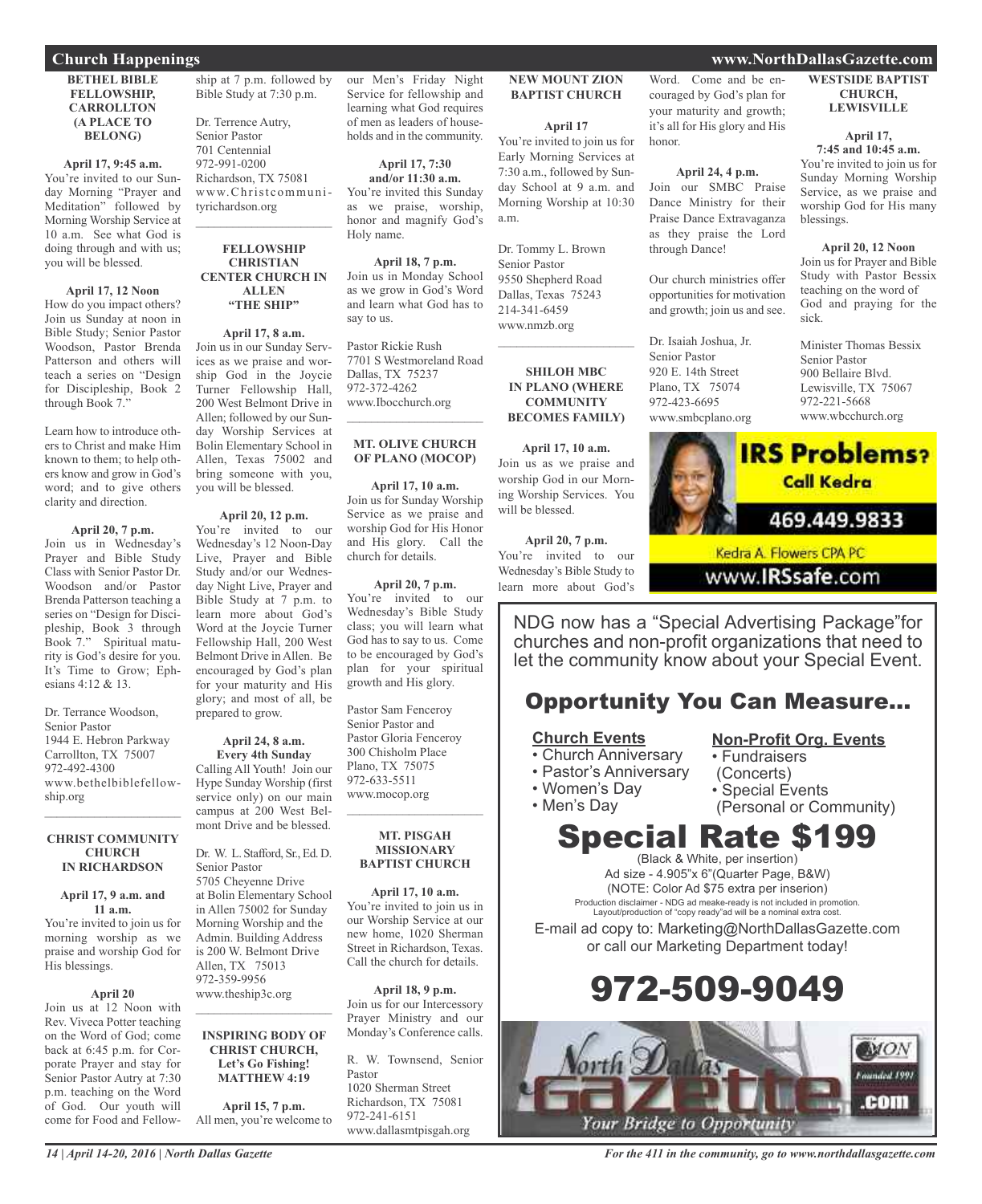# **Reasons to go to church**



*Send email to: businessoffice@ northdallasgazette.com to sign up for Sister Tarpley's weekly electronic newsletter.*

*Note: This was sent to me by a college friend of mine and his wife, Jesse & Bobbie Fontenette, I thought you would enjoy thissummarized version. If you're spiritually alive, you're going to love this! If you're spiritually curious, there is still hope!*

A man that goes to church wrote a letter to the editor of a local newspaper and complained that it made no sense to go to church every Sunday.

'I've gone for 30 years now, 'he wrote, 'and in that time I have heard something like 3,000 sermons, but for the life of me, I can't remember a single one of them.

So, I think I'm wasting my time and the pastors are wasting theirs by giving sermons at all.'

This started a real controversy in the 'Letters to the Ed-



'I've been married for 30 years now. In that time my wife has cooked some 32,000 meals. But, for the life of me, I cannot recall the entire menu for a single one of those meals.

But, I do know this: They all nourished me and gave me the strength I needed to do my work. If my wife had not given me these meals, I would be physically dead today.

Likewise, if I had not gone to church for nourishment, I would be spiritually dead today!' When you are DOWN to nothing, God is UP to something!

Faith sees the invisible, believes the incredible and receives the impossible!

Thank God for our physical and our spiritual nourishment!

When Satan is knocking at your door, simply say, 'Jesus, could you get that for me, while I forward this message to your children?'

North Dallas Gazette takes a moment to reflect on the past with **Historical Perspectives from Sister Tarpley** Hear what it was like growing up in <sup>a</sup> very different Dallas when Booker T. Washington was <sup>a</sup> black school. Sister Tarpley graduated frm there and went on to college and later became <sup>a</sup> city councilmember in Carrollton.

If you cannot see God in all things, you cannot see God at all! And, B.I.B.L.E. simply means: Basic Instructions Before Leaving Earth!

Did you know that ... 1) When you carry "the Bible", Satan has a headache? 2) When you open it, he collapses? 3) When he sees you reading it, he loses his strength, and,

4) When you stand on the Word of God, Satan can't hurt you! Author Unknown

Productivity is a term all believers can relate to. It is the by-product of what we desire from our lives. Without productivity, we do not make friends for God, and we do not achieve our goals. There are things in our

lives that can creep in making us unproductive with our



*Sister Rachel Lewis, Dr. Bobby Burns, Supt. of Carrollton-Farmers Branch I.S.D. and Sister Tarpley at a community function*

### **MT. OLIVE CHURCH OF PLANO** 300 Chishoim Pl. Plano, TX 75075 972-633-5511 Answers you need, Hope for today is waiting for you... · Sunday School for all ages 8:30 am · Sunday Morning Prayer  $9.30$  am



**Look for NDGTV at NorthDallasGazette.com**



Islah Joshua, Jr. Fustor

SMBC: A church Focused on Excellence while Teaching the Word. Preaching the Gospel, Reaching the World

Worship Times: 8 and 11 a.m. Sunday School: 9:45 a.m. Mid-week: Wednesday at 7:00 p.m. Youth Church: Every 3rd, 4th, and 5th Sunday at 10:45 a.m. AWANA: Wednesday at 6:30 p.m. Contact Information: 972-423-6695 www.smbcplano.org

*For the 411 in the community, go to www.northdallasgazette.com*

#### The Apostle Peter tells us that we can become knowl-

walk with God.

edgeable of Jesus but fail to be effective and productive in our relationship with Him.

The Apostle Peter tells us there is a solution to this dilemma. For this very reason, make every effort to add to your faith, goodness; and to goodness, knowledge; and to knowledge, self-control.

And to self-control, perseverance; and to perseverance, godliness; and to godliness, brotherly kindness; and to brotherly kindness, love. For if you possess these

qualities in increasing measure, they will keep you from being ineffective and unproductive in your knowledge of our Lord Jesus Christ. 2 Peter 1:5-8.

Is your Christian experience filled with knowledge, but little power? Is there stalenessin your walk with God? Is there unrest in your soul? It may be due to a need to develop character that only the Holy Spirit can develop out of an obedient heart.

Ask the Lord today to add these qualities to your faith so that you can be productive as a soldier of Jesus Christ.



Shiloh Missionary Baptist Church

Founded 1884

920 E 14th Street France, 73

the Flame Community for 128 Years